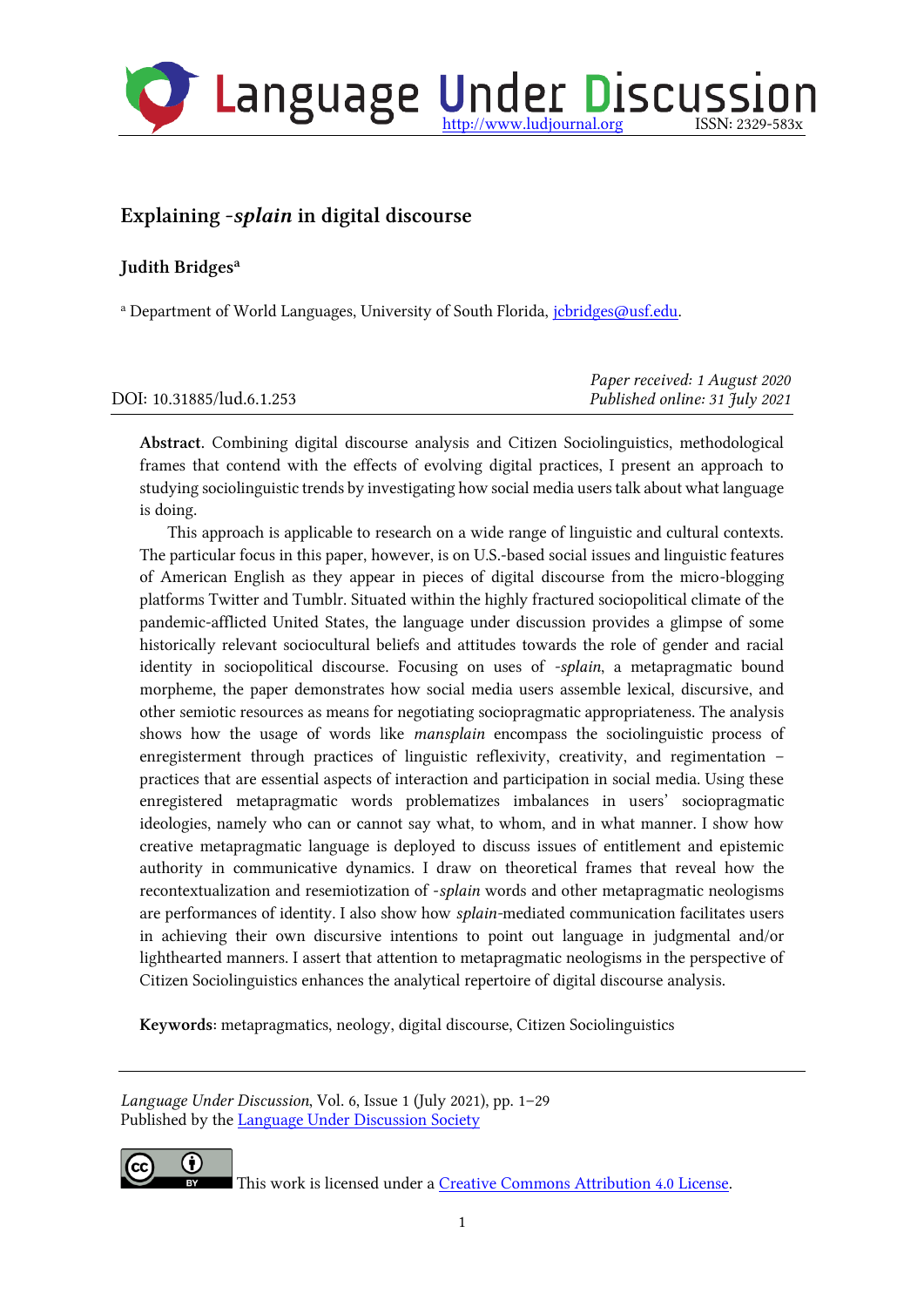#### Introduction

A common practice observable in digital discourse, especially on online micro-blogging platforms, is social media users' posts and comments that reflect upon and debate what language is doing in a particular context. When someone's language becomes the object of debate in users' commentaries of current events, we can observe the powerfully reciprocal forces between language and culture. This paper aims to demonstrate a specific way in which varying beliefs are conveyed by focusing on the playful and collaborative uses and reuses of a new suffix, *splain*, to call attention to, label, and evaluate the pragmatics of someone else's language. After I address some key elements of the environment of online social media discourse more generally, I offer a detailed discussion of *splain* words alongside sociolinguistic constructs and previous literature that pertains to the language under investigation.

Social media platforms have become a choice conduit for publicizing occurrences of misconduct, a practice that is also referred to as internet vigilantism (Jane, 2016) or 'digilantism' (digital vigilantism). Accounts about someone being publicly shamed online are ubiquitous and are wide-ranging in terms of what ignited the criticism, the severity of other's reactions, as well as the justification, since some are cases of being caught red-handed while others are simple misunderstandings (Ott, 2017). Some examples of online infamy born from offline behavior caught on video are racist rants going viral (Bouvier, 2020; Garcés-Conejos Blitvich, in press), or anti-immigrant rants going viral (McCarthy, 2020; Robbins, 2018).

In response to these events, what ultimately transpire in the discourse are hundreds of interwoven ideological threads that shade into larger debates of what is virtuous, shameful, acceptable, or punishable. Plenty of these online incidents, which have become the subject of editorial and scholarly interest, are often even named after their *raison d'être,* some examples include: 'voter-shaming' citizens for not voting (Farzan, 2018), 'drought-shaming' homeowners using yard sprinklers during a drought (Milbrandt, 2017); 'slut-shaming' women for not hiding their sexuality (Jane, 2017); 'passenger shaming' travelers' behaviors on airplanes (Small & Harris, 2019), 'mask-shaming' others for wearing a mask due to the global Covid-19 pandemic (e.g., Acevedo, 2020) – or for *not* wearing a face mask during an airborne pandemic (e.g., O'Neill, 2020). A genre of social discourse has taken shape in the form of [*x*]*-shaming* as these discourses on and about public shaming have become a distinguishable interactional genre of social media, a form of language practice actively recognized in social dialogue. That is, practically any subject can be newly affixed to {-*shaming*}, and its meaning is likely automatically understood as it is interdiscursively linked to other instances of shaming that exist in language users' background knowledge.

Language is not only a tool for debating social issues, but an object to be discussed. The high degree of sharing and resharing language on social media can illuminate how and why users' posts and comments so often focus attention on others' linguistic forms, discursive behaviors, and digital practices (Leppänen, et al., 2017). I explore how sociolinguistic and sociopolitical ideologies become manifest through the composition of collaborative, indexical, and perceptual processes including linguistic creativity via word play and linguistic policing via call-out culture. In discussing such discourse, it can be difficult to describe, for instance, the *reflexivity*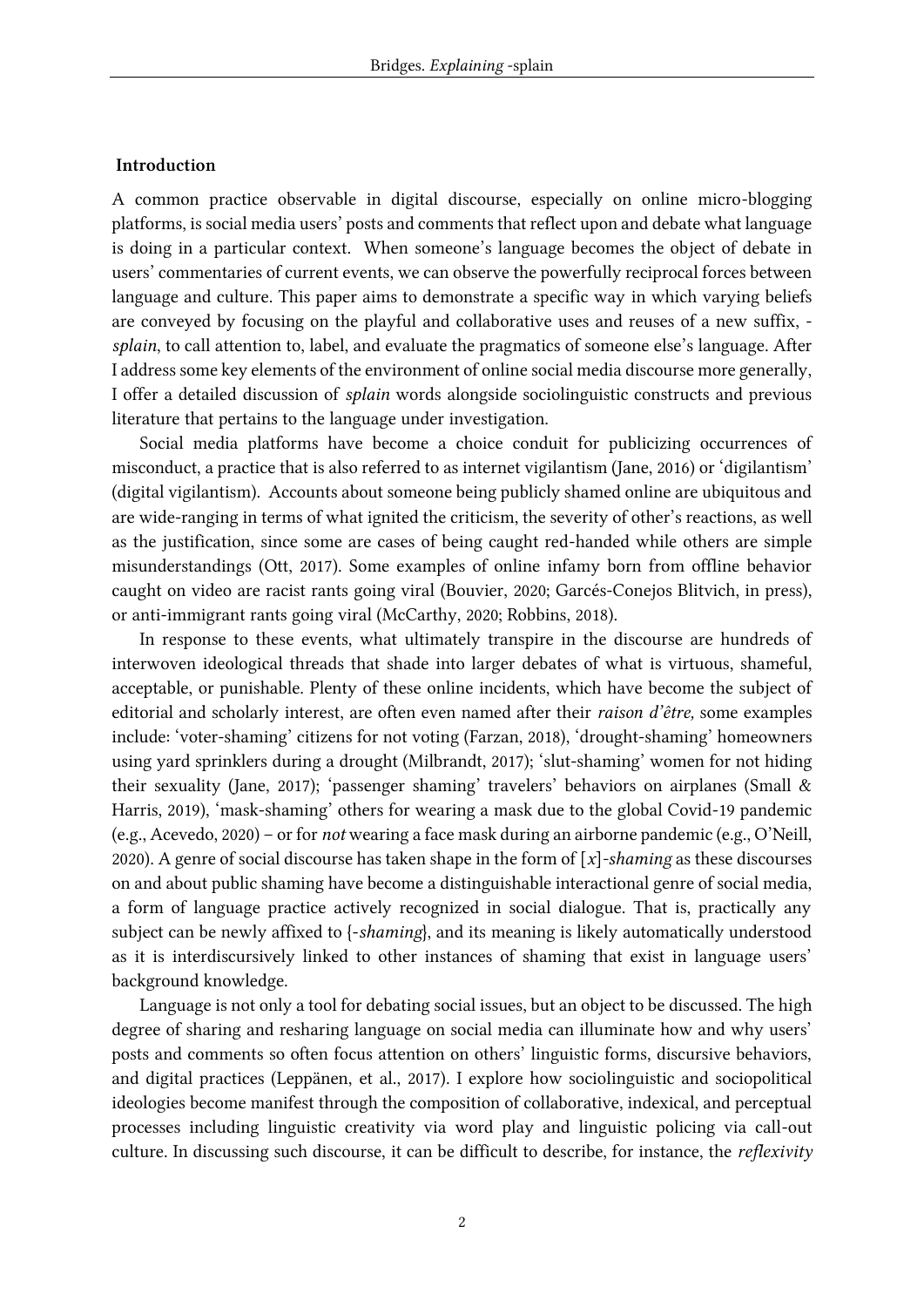of an utterance<sup>1</sup> without mentioning the *creativity* and/or *regulatory*/*policing* aspects of it as well. Because there are often overlaps in how these constructs help us to interpret what language is doing, I address each of the three key theoretical constructs individually at the core of this paper: (1) I use the notions of 'metapragmatics' and 'enregisterment' to address linguistic reflexivity; (2) I focus my interest in linguistic creativity to the practice of neology, specifically via blending and affixation; and (3) I approach linguistic policing in social media discourse as examples of 'call-out culture,' a label given specifically to the online practice of pointing out ostensibly problematic language, usually in an outspoken and even self-righteous manner, even if the intent of the call out is benevolent.

What is specifically attended to in this paper is how people make use of online microblogging platforms to point out inappropriate aspects of language through the creation of new metapragmatic terms via the bound morpheme {-*splain*}*.* The original *splain* word – *mansplain,* a blend of *man* and *explain* – is a verb that generally refers to a man patronizingly telling a female about a topic she already understands (Bridges, 2017, 2019). Like [*x*]-*shaming* mentioned above*,* [*x*]-*splain* is another highly productive word that has proved to be a prolific resource for calling out problematic speech and simultaneously linking it to other instances of *splaining*.

In my analysis, I illustrate some ways in which social media users employ *splain* words to engage in some form of call-out culture, specifically, calling attention to language that is perceived to be sexist, racially insensitive, or a presumptuous assertion that disregards other points of view. First, though, I offer some background on -*splain,* followed by an account of the theoretical framework as well as the methods and rationale for my data collection and analytical procedures.

#### Enregisterment and metapragmatics: *X-splained*

There is a prevalence in social media users' commentaries on current events of how language is not only a tool for debating social issues but a subject of scrutiny in itself, as users take part in discussions about what language is doing in a particular social context. *Splain* terms exemplify this practice as users employ them not only to topicalize other users' contributions, but also to problematize these on epistemic grounds.

The term *mansplain* is now part of the cultural vernacular. Popularized on social media around 2009, the term is largely accredited to an essay by novelist Rebecca Solnit entitled "Men explain things to me (Facts didn't get in their way)" that went viral in 2008.<sup>2</sup> Since then, the term has inspired the coining of endless imitations by way of a new bound morpheme, {-*splain*}, which has proven to be easily recognizable and therefore imitable for successfully marking undermining, presumptuous, and/or incorrect explanations.

There are countless variations of *mansplain,* e.g., *straightsplain, richsplain,* or *vegansplain,*  to name just a few. These derivatives have continued to appear frequently in social media

<sup>1</sup> *Reflexivity* here is not to be confused with grammatical reflexivity in which the subject is also the object of a verb ("I see myself"). Rather, *reflexivity* occurs when language refers to language ("The verb 'to see' in French is 'voir'").

<sup>&</sup>lt;sup>2</sup> In the essay posted on her blog, Solnit recounts an incident in which a man she had just met proceeded to tell her about "a *very important* book…". Only after her friend repeated, "That's her book" four times did the man stop explaining (Solnit, 2008). While Solnit never used the word *mansplain*, her blog is largely accredited to the rise of awareness of men unnecessarily explaining things to women, inspiring the subsequent addition of *mansplain* to the lexicon (Lewis, 2014).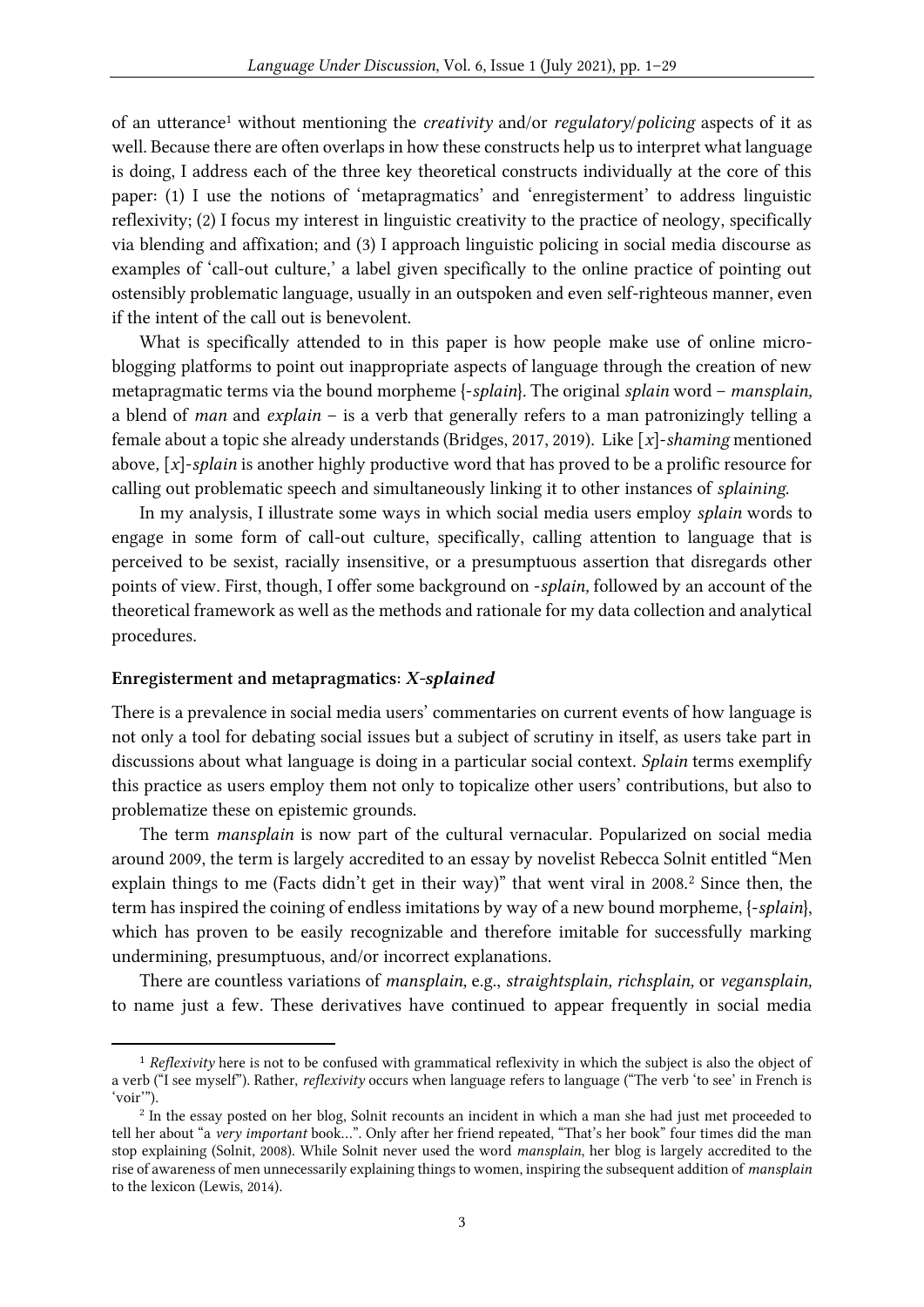dialogue, articulating the consequences of a culture that values certain people over others. Similar to *-holic*, a recognized affix that can communicate an entirely unique concept, like *yogaholic,* without needing to be defined for its intended meaning to be successfully communicated, it seems nearly any word can be affixed to *splain* to denote an utterance that fails to recognize the experiences of its addressee. However, the most popular -*splain* words are merged with certain labels for social groups, such as those describing gender (*mansplain, womansplain*), race (*whitesplain, asiansplain*), or sexual orientation (*straightsplain, gaysplain*). Some examples of more widely discussed *splaining* include *whitesplain,* explanations from White speakers to racially marked hearers on race-related topics; or *thinsplain*, when thin people assume authority on topics like health, weight, or body-image (Bridges, 2019).

These terms all derive their meaning from other *splains* to communicate an annoyance towards the language described therein. And more severely (even if the discourse is playful), words affixed to {–*splain*} can serve to accuse a speaker of obliviousness or ignorance, and of devaluing voices that speak from a position of epistemic validity. They describe language that carelessly disregards the cultural identity and/or knowledge of the speaker's interlocutor, making them powerful tools for linguistic regimentation.

*Splain* words continue to appear frequently in social media dialogues, and many have made their way into offline popular culture media such as *Saturday Night Live* (Bennett & Mooney, 2017). While there have been hundreds of editorial pieces dedicated to *splain* terms, they have received very little scholarly attention. Only a small number of academic studies have explored *mansplain* (Bridges, 2017; Dular, 2021; Lutzky & Lawson, 2019) or other *splain* variants (Bridges, 2019; Bridges & Vásquez, under review). Still, several noteworthy points are made in this handful of studies. The capacity of users to recontextualize *mansplain* to reflect multiple viewpoints on the issue of men patronizing or speaking over women goes as far as using *mansplain* as an antonym of the original meaning, i.e., a linguistic weapon used by women to unduly silence men's voices (Bridges, 2017). Not only are *splain* words used to describe language, but their reflexive quality can also be the topic of language, for example, "White people whitesplain 'whitesplain'," (Bridges, 2019). This signifies the meta-meta-pragmatic – or "doubly-metapragmatic" (Bridges, 2017, p. 94) possibilities of *splain* words for discussing language – and language about language. Using corpus linguistics to analyze the words *mansplaining, manterruption,* and *manspreading* on Twitter, Lutzky and Lawson (2019) show how gender is appropriated and resemiotized as a variable for indexing ideas "about 'proper' gendered behavior" (p. 1). Going beyond discussions of the *splain* words themselves, what the language described as *splaining* does at the interactional level is deconstructed in Dular (2021) as a form of epistemic injustice, and in Bridges and Vásquez (under review), *whitesplain*  provokes moral discussions on race-centered discourse.

As they continue to show up in discourse, *splains* and the language they index become more widely recognized as a genre, undergoing the sociolinguistic process of *enregisterment* (Agha, 2007). Enregisterment refers to how linguistic registers (i.e., social varieties of language) come to be socially recognized ways of speaking that are associated with certain groups of speakers or types of people. When language users reflexively familiarize a way of talking as an object of conversational scrutiny, that way of using language becomes enregistered – it takes on what Silverstein (2003) calls *second order indexicality*. Where first order indexicals (in the sense the term 'indexical' is used in sociolinguistics) are patterns in linguistic features belonging to a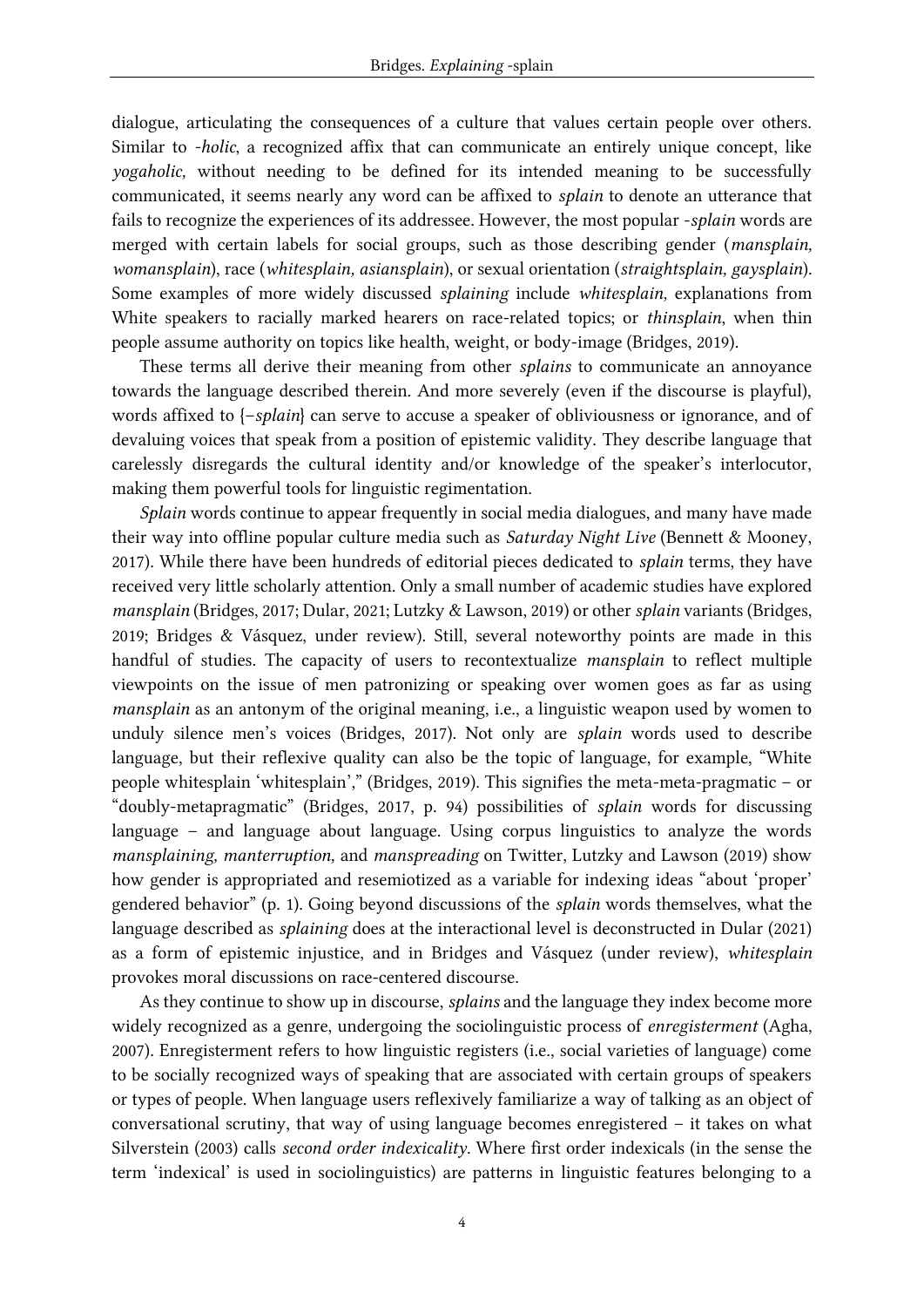particular type of speaker, those indexicals graduate to the second order when they become encoded in speakers' minds as a means to associate it with a certain social group. A third-order indexical is in essence the birth of a sociolinguistic stereotype; it is when specific linguistic forms that are indexical of social meanings become resources for identity work. A frequently cited example comes from Barbara Johnstone et al.'s (2006) study on the role of mobility in the enregisterment of 'Pittsburghese,'a dialect recognized by a set of linguistic features (first order) that once indexed worker (second order), and then came to represent a marker of local identity and pride (third order). A speaker's use of "yinz" (meaning 'you' plural, from 'you ones') indexes their identity at the second order as a Pittsburgher, at the third order a proud Pittsburgher. In the same way, a speaker's use of certain *splain* words may index some demographic information, as well as aspects of their sociopolitical ideologies. For instance, if a woman labels a man's comment as mansplaining, her usage of *mansplain* presents a second-order indexical of a certain macro-sociological type (e.g., a modern-day feminist). But higher orders of indexicality might also link her to social justice movements and the diverse sociopolitical beliefs that exist about feminists and activists.

The notion of enregisterment is also discussed by Rodney Jones (2016) in the view of *technologization*, whereby words or types of language can be technologies. They are "tools that become associated with bodies of knowledge and collections of techniques as to how to use them (including when to use them, where to use them, the kinds of people who are allowed to use them, and the other tools that they should be used in conjunction with), which have accumulated a certain amount of 'ideological baggage' as a result of this" (p. 72). This is seen in the cases where common names become associated with a stereotype, e.g., Melvins, Chads, Stacys, and Karens. A 'Karen' for instance is an identity associated with a type of entitled complaining done by middle-class (often middle-aged) White women (and a real-world example is presented later in the paper.) Agha states that enregisterment refers not only to processes of language, but to "practices whereby performable signs become recognized (and regrouped) as belonging to distinct, differentially valorized semiotic registers by a population" (2003, p. 81). Objects become 'technologized' cultural products and can serve as a form of semiotic meaningmaking as memetic symbols, e.g., an image of certain hairstyle, dubbed as 'the official can-Ispeak-to the-manager haircut,' ascribed to the identity of 'a Karen.' (To explain these cultural products: within the popular culture of the U.S., a Karen is seen as someone, typically a White middle-class woman, who feels entitled to getting her way, even at the expense of others. And a hair-do popular among White middle-class women has been added to the stereotype of a Karen through, for example, internet memes.) Linguistic features (spoken or written), paralanguage (e.g., intonation, rate of speech, vocalizations like groaning or laughing), and extralinguistic aspects of communication (e.g., facial expressions, gestures, eye contact, chronemics of interactions) are inextricably entwined with how we do language. As such, the notion of enregisterment also helps in understanding the idea of language as active, coconstructed doing: it is in and through *languaging* that "persons coordinate their actions, intentions, perceptions, and feelings with each other" (Thibault, 2011, p. 215).

Also central to Agha's idea of enregisterment is metalinguistics. "Language users employ language to categorize or classify aspects of language use, including forms of utterance, the situations in which they are used, and the persons who use them" (2007, p. 17). Metalanguage means that language is reflexive: it can refer to itself, speaking about speech, or "using language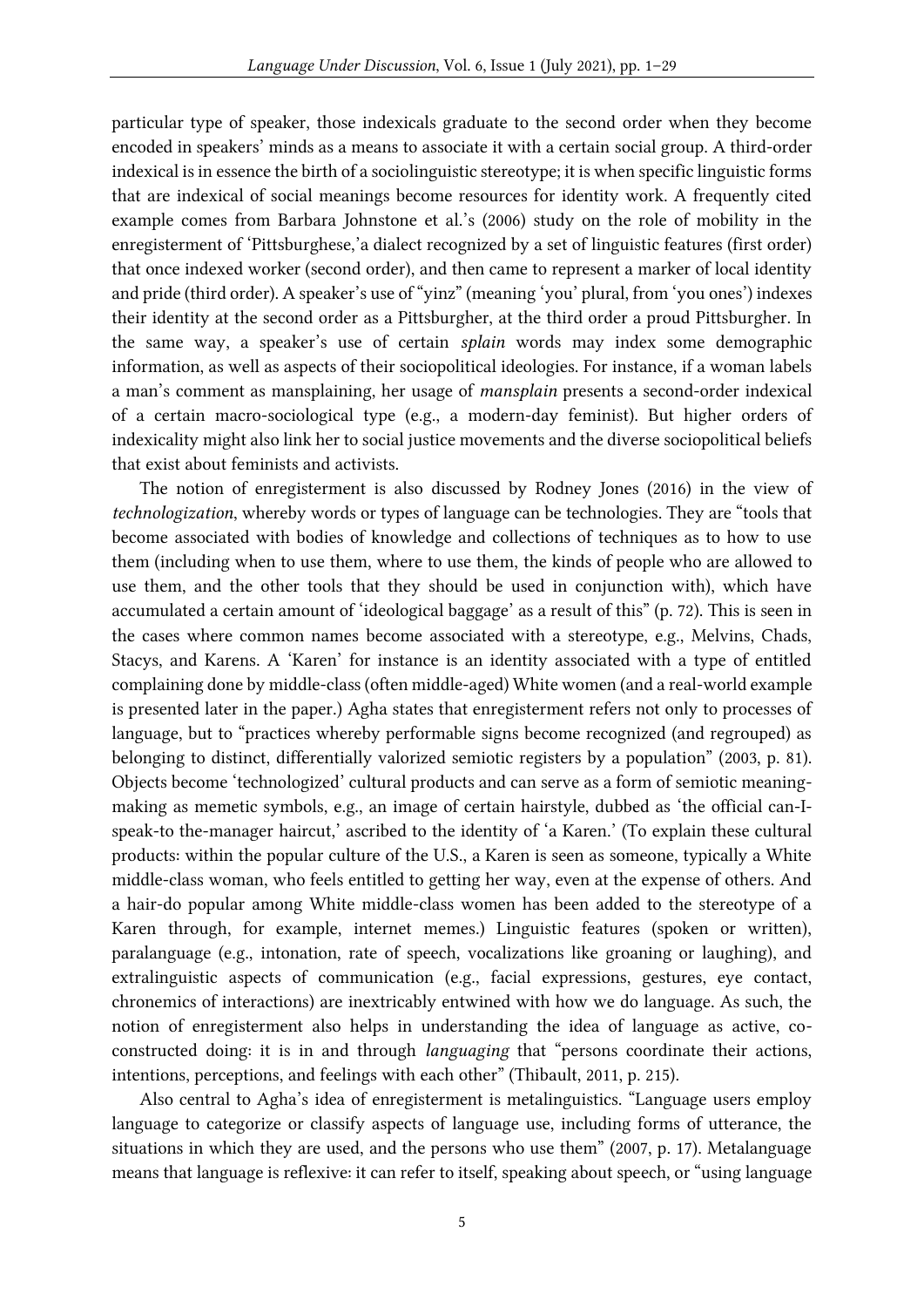to communicate about the activity of using language" (Lucy, 1993, p. 9). A specific subdomain of metalinguistics is metapragmatic language: speech about what language is doing in a particular context. As pragmatics considers what texts and utterances mean depending on the context, metapragmatics could be thought of as the role of consciousness in language use, as the notion focuses on the conditions under which pragmatics – i.e., socially-constructed patterns in language use – are meant to hold (Silverstein, 1993). Metapragmatics refers to how language use itself becomes an object of discourse and, in turn, serves to organize features of language into interpretable events. The concept of *splaining* is a prime example of metapragmatics; to talk about how someone is explaining, describing, or advising something is topicalizing not only what is being said, but how it is being said, and often with intent to regulate that speech.

A growing body of research has investigated how social media provides a space for metapragmatic discussions, and how they illuminate new ways in which people discuss language beliefs, language ideologies, and the relationships between language and identity. The efficiency in which language can regulate its own pragmatics is encompassed in Silverstein's (1993) notion of *metapragmatic regimentation.* Language can structure and symbolize itself, and it can offer coherence within a communicative event by sectioning off pieces of the communication and associating to it as a socially recognized event. Reyes (2011) illustrates how raciolinguistic ideologies are formed in speakers' metapragmatic regimentation of racist discourse. Analyzing how Korean American boys decode uses of the word *black* as 'racist' she identifies how "discourses can be regimented through both denotationally implicit metapragmatics (e.g., reflexive calibration) and denotationally explicit metapragmatics (e.g., reportive calibration)" (p. 459). Implicit regimentation occurred when the students make indexical connections between *black* and negative qualities (e.g., the black clothing worn by Columbine shooters was mentioned as evidence of their social deviance). Explicit regimentation happened when students humorously interjected, "racism!" after *black* was used to denote aberrance, violence, or insult. The range of implicit-explicit metapragmatic regimentation can be applied to *splains* as well: *whitesplain* for instance is an explicit metapragmatic denotation used to report explanations that are construed as racially insensitive discourse, where the implicit link is between certain communicative features and condescending language, and that link then is calibrated with the enregistered notion of *splain* language.

Heyd (2014) notes that new forms of linguistic gatekeeping are also now possible because of *digital enregisterment*, or "processes through which a linguistic repertoire becomes differentiable within a language as a socially recognized register of forms" (Agha, 2003, p. 231) through digital means. Heyd's study shows how social media affords new methods for *grassroots prescriptivism*. Stæhr (2015) looks at how reflexivity in social media interactions leads to enregisterment across written and spoken language practices, specifically how "the use of such linguistic resources points towards different stereotypes and what sense of rights and sanctions are involved in the reactions to the use of these different types of marked language use" (p. 30).

Adding to this literature, this paper shows how metapragmatic terms like *splain*s provide new ways to index and make sense of sociolinguistic surroundings and the tumultuous political climate in relation to what is happening in digital interactions. After anchoring the language of focus in this paper within the sociocultural context and theoretical parameters, social media data is presented first to demonstrate how a viral story provokes debates on smaller scales and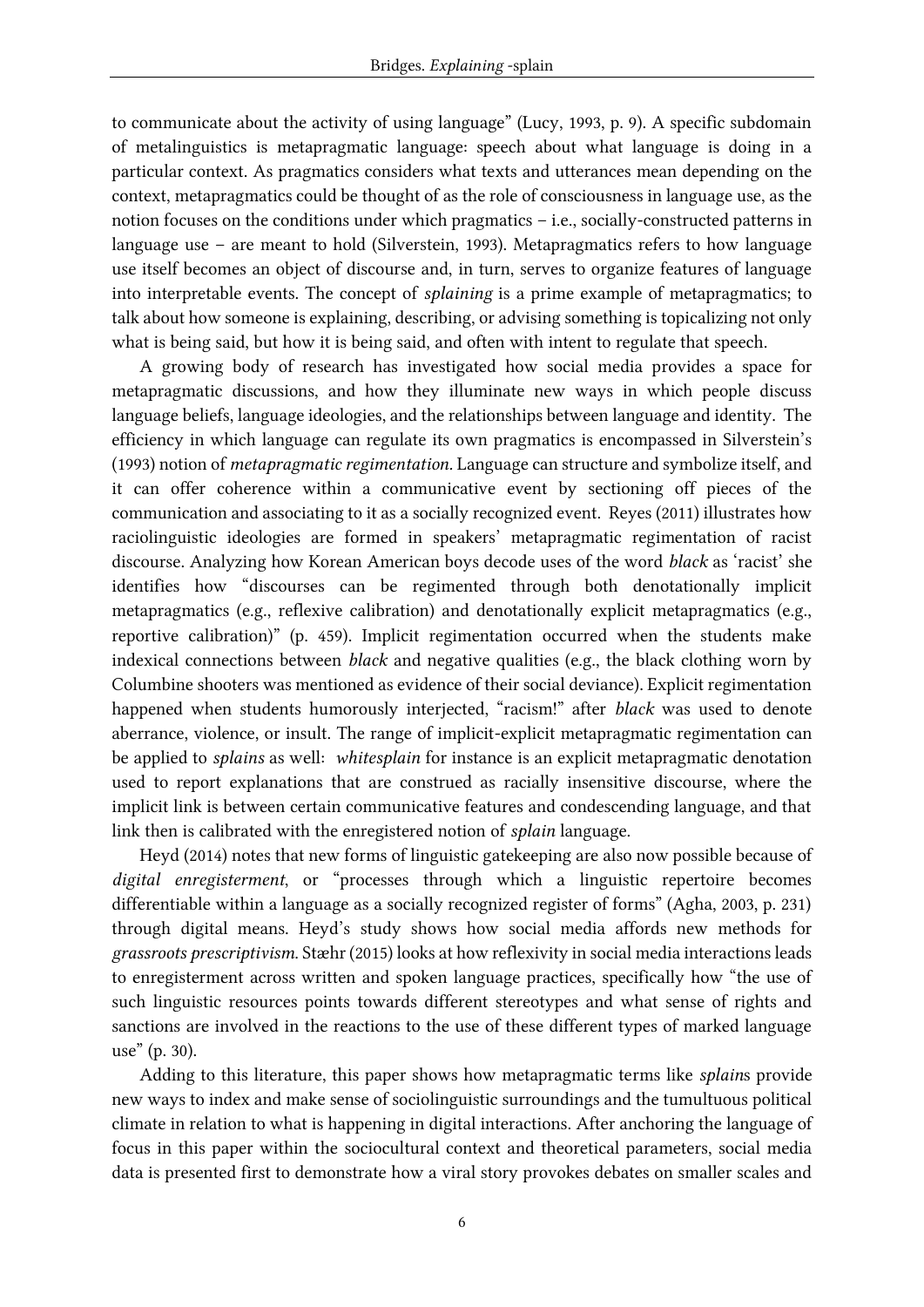less salient issues. The second section focuses on examples that exemplify three key analytic components of digital discourse – linguistic creativity, reflexivity, and policing. The third group of samples illuminate the implications of analyzing what kind of identity work is being performed through the enregisterment of *splaining* as an interactional genre.

### Researching digital discourse

In this section, I discuss social media as "informal and interest-driven activity spaces" in which research approaches to digital discourse has shifted from how linguistic practices are shaped by a platform's technological affordances to how and why social media participants deploy certain linguistic, semiotic, and discursive resources (Leppänen, et al., 2017, p. 8). The orientation of this paper aligns with other sociolinguistic and discourse studies of online language (e.g., Aslan & Vásquez, 2018; Reyes, 2011; Tagg & Seargeant, 2017), which give detailed attention to the features of users' multimodal interactions in order to observe what social meanings and norms emerge therein.

A systematic analysis of how discourses in digitally mediated communication develop requires that the analyst understand online language, how it is shaped by the digital practices afforded by the communicative technologies of social network sites, and in what ways online language differs or not from traditional, offline communication. Increasingly, more communication is digitally mediated, and how we interact online is drastically changing the ways we communicate online and offline and what meaning-making resources and strategies look like more generally. For researchers of language, therefore, studying computer-mediated communication – specifically, communication of social media platforms – has two major implications. On the one hand, social network sites provide a research setting that affords opportunities for accessing wide and diverse sources of empirical data. Digital discourse is characterized by everyday internet users interacting and participating in public discussions, making a communicative environment that enables users to access an unlimited amount of information and to rapidly generate their own linguistic content. These electronically mediated interactions make for easily accessible data of authentic language use and linguistic practices. On the other hand, researchers have to consider which aspects of face-to-face discourse are also salient in online discourse. Scholars of digital communication (e.g., Androutsopoulos, 2011; Fang, 2008; Jones, Chik, & Hafner, 2015; Tagg, 2015) point out that digital communication has been transforming basic understandings of what constitutes language and how to approach meaning-making strategies in multimodal and highly intertextual discourse (e.g., hashtags, memes); the dynamics of social interactions (e.g., turn-taking, coherence, repair); and the boundaries of discourse communities (e.g., 'context collapse' when various audiences are merged in one online space, Marwick & Boyd, 2011).

As Leppänen et al. (2020) emphasize, discursive practices in social media reflect a world of diverse users whose sociolinguistic features have become increasingly multifarious and variable. Consequently, "the pace of both technological development and the [development pace of] ways in which users of these technologies actually engage with them is so swift that research, by necessity, is often several steps behind" (p. 9). Despite the many quick and unpredictable ways that social media practices constantly evolve, there is plenty of research devoted to digital technologies and how users employ them in their communicative practices.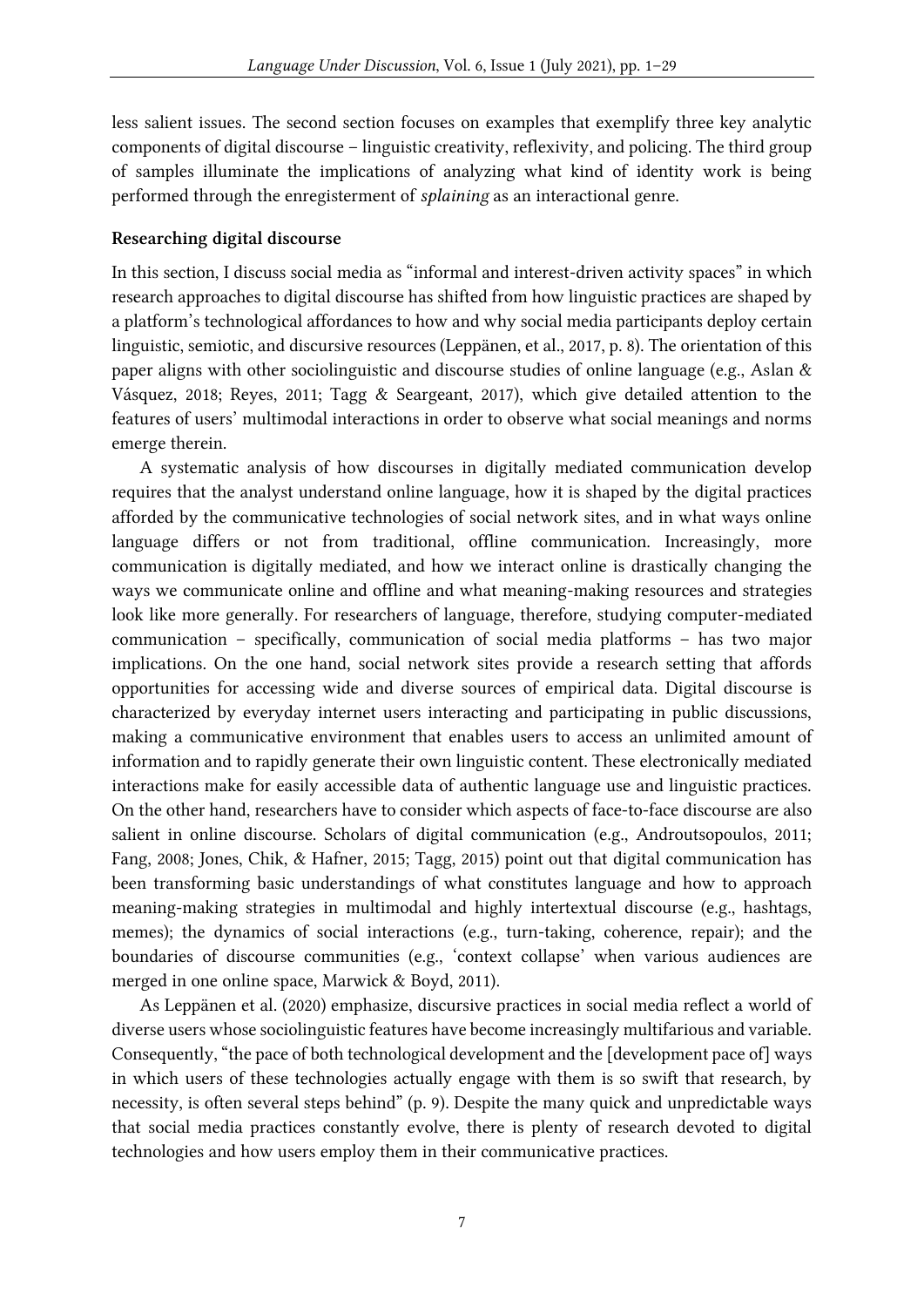For the everyday user of social media, the affordances and limitations of online discourse have resulted in seismic shifts in the discursive resources that can be deployed to present, construct, and perform their identities. The mass-information and globally networked participatory affordances of social network sites have led to an unparalleled potential for users to be exposed not only to broader varieties of sociolinguistic forms and discourses about language forms, but to entire sociocultural realities beyond their own individual experiences and encounters.<sup>3</sup> Subsequently, websites and social media content have an increasing influence on how we communicate and the way we understand how others communicate. The asynchronous nature of social media discourse offers language users more opportunity to organize and tweak their language, thus contributing to "more complex rhetorical, stylistic and content crafting than is typical in synchronous digital discourse," which can "also have implications for identity work" as "participants may be more conscious and careful in designing and metapragmatically framing and/or commenting on their cues…" for aligning, distancing, identifying, or disidentifying oneself in relation to or by others (Leppänen et al., 2017, p. 9).

Analyzing online language thus gives insights not only on how digital discourse studies has changed the methods in which we communicate, but how people use digital spaces to express their viewpoints and discuss what is important in new ways.

Next, I present an analytical framework that effectively takes into account practices of digital communication as a source of language data for understanding how everyday language use sheds light on macro-level language ideologies and social values. I demonstrate how this framework functions in an examination of reflexive language, linguistic creativity, and language regimentation of everyday language users' posts and comments Twitter and Tumblr. These data illuminate linguistic trends, and which social issues carry value in the broader social landscape.

# Theoretical and Methodological Orientation

The starting point for this framework is the everyday social network site users' language about language, people's talk about talk, their commentary on communication. Examining posts/comments that employ metapragmatics, linguistic creativity, and are therefore heavy with social meaning and language ideologies requires theoretical frames that expose how ways of talking connect to certain types of people and social issues. Thus, I employ a combination of theories and analytical approaches, the foundation of which rest largely upon the theory of metapragmatics and the methodology of Citizen Sociolinguistics. In other words, in order to conceptualize metapragmatics in critical discourse of digital communication, I mix a pragmatic, critical discourse approach guided by Citizen Sociolinguistics (Rymes et al., 2017).

# *Critical digital discourse analysis*

With respect to these understandings of discourse and specifically digital discourse, the central methodological approach applied to analyze metapragmatic discourse in this paper is a digital discourse analysis informed by Citizen Sociolinguistics. As digital discourse analysis considers

<sup>&</sup>lt;sup>3</sup> Let me address the fact that there are algorithms that limit what users might see while scrolling and surfing. My point is that despite there being machines programmed to learn user preferences based on their clicking practices, Internet users still have access to more content and therefore more communicative practices than they likely would have in traditional face-to-face communication.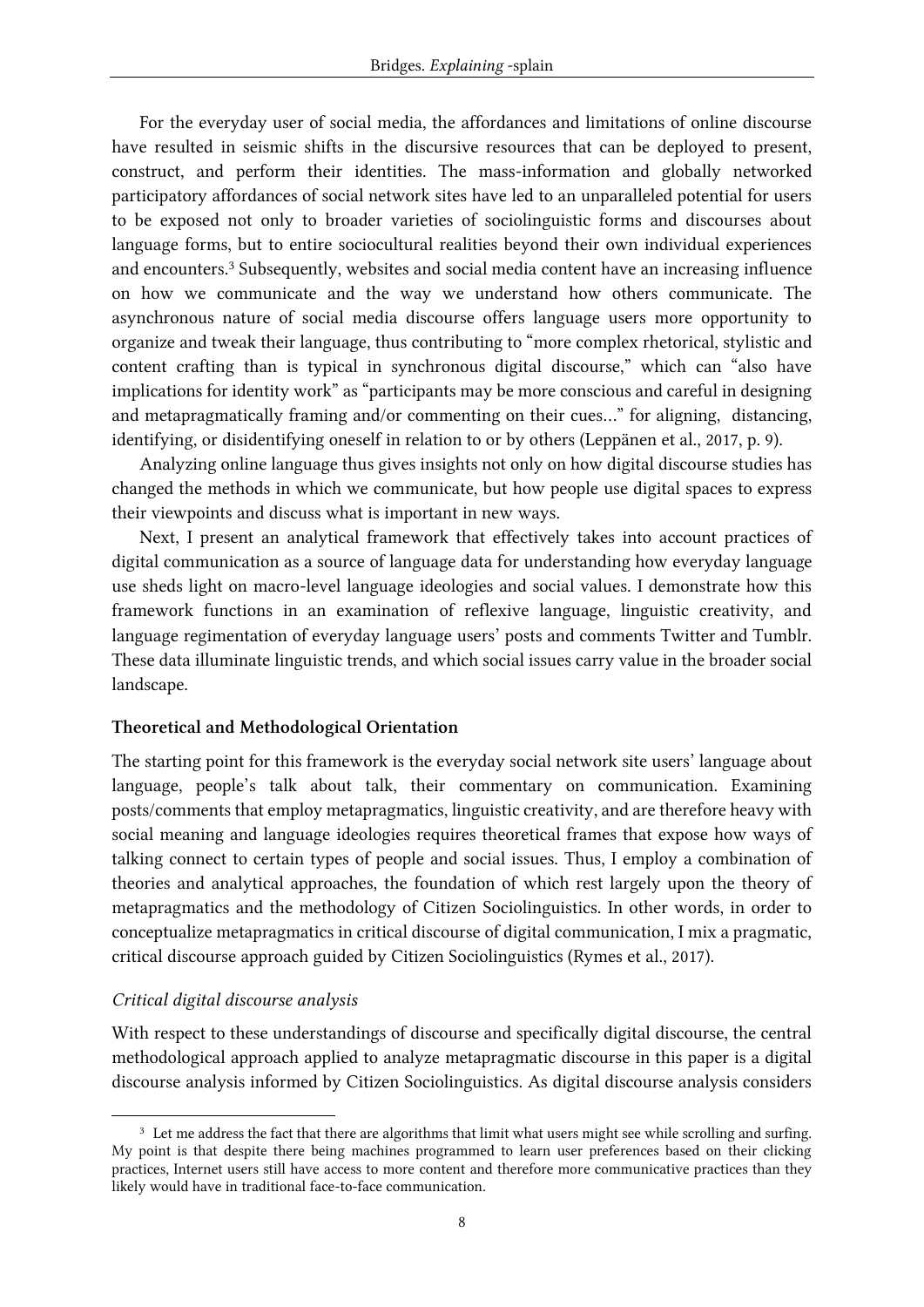language in social media as a social practice, it is also intrinsically critical because it deals with power relations in the communication are also essential for online discourse analysis. The critical component establishes a relationship between the linguistic elements of digital discourse and social implications, while engaging a strong sensitivity to its sociocultural context. In other words, a combination of critical discourse analysis and digital discourse analysis allows for the understanding of social media interactions as inseparable from the context of its situated reality in which power relations – and challenges against them – are at play, remaining mindful of language as a social practice that is multifaceted, intertextual, and collaborative.

Since Citizen Sociolinguistics and metapragmatics ultimately deal with ideologies of what language does in society, I offer a more concise label for the fusion of these four frameworks: Critical citizen digital discourse analysis.

#### *Citizen Sociolinguistics and Metapragmatics*

The various subdomains of Discourse Analysis (DA), and the fields of Sociolinguistics and Linguistic Anthropology – disciplines whose concerns are overlapping more and more – all involve the connection of social relations with language and communication and have all contributed to deeper scientific understandings of language in use. However, as Rymes et al. (2017) argue, in the interdisciplinary study of language and society, traditional research methodologies fall short in relation to the rapidly evolving dynamics of communication characterized by today's potentials for mass mobility and connectivity.

Citizen Sociolinguistics is a means to explore how people make sense of variation in the language they encounter (Rymes & Leone, 2014) as well as a means to explore reactions to one another's acts of *languaging* which get carried out based on the dynamics of ongoing interactions (Thibault, 2011). It is an approach to studying language that considers people's insights on language, in order to better understand what people find valuable (or not) in specific kinds of language practices – and why. A Citizen Sociolinguistics approach to language analysis is especially appropriate when addressing language-ideological discussions that take place within the participatory culture of online discourse, where anyone – layperson or expert – can (and often does) contribute their own opinions about the language-related topic at hand.

Drawing on the notion of Citizen Science<sup>4</sup> in which information crowd-sourced to laypersons is used by experts for scientific analysis, Citizen Sociolinguistics could be described as a 'populist' lens of sociolinguistics, as ordinary citizens are the ones who point out the meaningful distinctions noticeable in discourse. That is, the layperson, unknowingly being a citizen sociolinguist, provides metacommentary on language that focuses on the peculiarities and attitudes that are noteworthy to them. Thus, Citizen Sociolinguistics not only offers a methodology to manage the evolving ways we communicate, but it also makes sociolinguistics more connected to the everyday language user. This approach contends with any perceptions that only formally trained linguists' evaluations of talk or language use are accurate or worthwhile observations, or that linguists' judgments are necessarily superior in any way with reference to widespread societal beliefs.

<sup>4</sup> Citizen science is a method of crowd-sourcing information that has existed for centuries in which data collected and/or analyzed by nonexperts (e.g., the migratory patterns of birds) are accumulated to potentially contribute to experts' overall knowledge of a topic.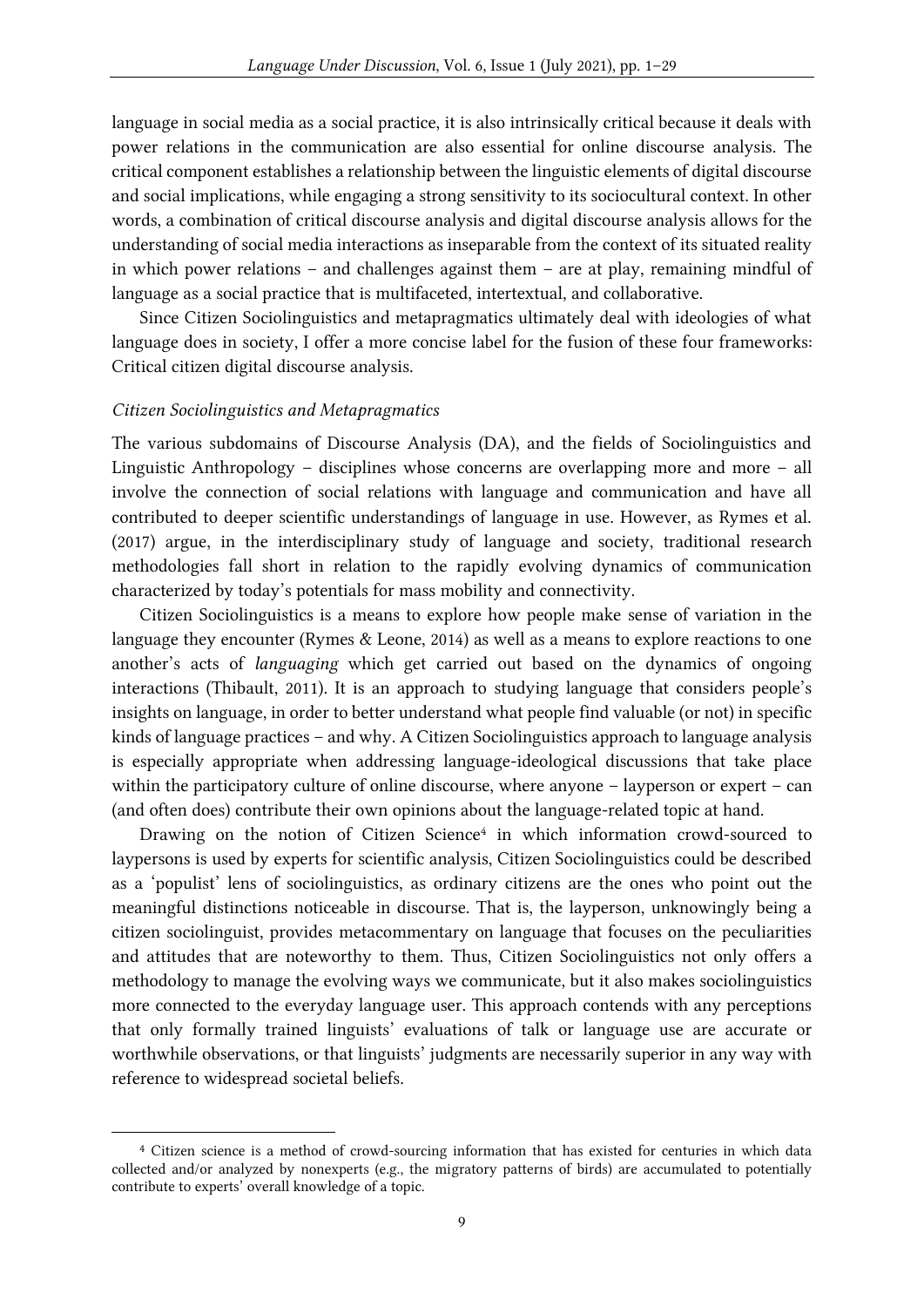To clarify what I mean here, let me offer an analogy: A medical doctor's comments on anatomy or pathology would generally be held in higher regard than comments from a layperson. However, the understanding how the layperson talks about medicine is important for at least two reasons. For one, if there were myths circulating, in non-professional discourse, about the causes of an illness or the effectiveness of a treatment, it would be important for the professionals to know about it, in the hopes of correcting people's misguided assumptions that the myths are factual (the coronavirus pandemic no doubt delivers innumerable untold examples.) Secondly, if non-medical professionals make use of their ability (thanks to the massconnectivity and participatory affordances of social media) to discuss – albeit in layperson terminology – their experiences and/or thoughts concerning an aspect of medical science that is new and therefore under-researched by doctors, these accounts would also be of interest to the professionals. Similarities in such accounts could point out a previously undetected symptom or patterns in a lesser-known anatomical function, flagging itself as a topic of interest for medical researchers. In the same way, Citizen Sociolinguistics can help bridge the gap between what is known "out there," and what may be worth giving serious scholarly attention by linguists.

Existing Citizen Sociolinguistics research has addressed how aspects of the phonetic or phonological level of language, (such as commentary on a regional accent like New Yorker talk, e.g., Cutler, 2019), as well as the morphosyntactic or semantic level, (commentary on linguistic features that differ across social categories like ethnicity, e.g., Aslan & Vásquez, 2018) are evaluated by other language users. These studies testify to the usefulness of Citizen Sociolinguistics in understanding non-expert perceptions and understanding of linguistic features that index regional or social variation. They focus primarily on the language itself – the qualities of vowels, or the meaning behind a word choice. Connections are made in these studies – *by the researchers, the experts –* between the citizens' metalinguistic observations and the sociopragmatic implications of those comments. What is lacking in Citizen Sociolinguistics research, though, is observing how people draw *their own* connections between what they see happening in language at the micro-level and the broader social ideologies that those patterns contribute to.

Drawing on Citizen Sociolinguistics and its interest in users' metalinguistic commentary, this study extends the focus to users' commentary that addresses both metalinguistic *and* metapragmatic evaluations. In addition to looking at how users comment on and evaluate aspects of the linguistic code itself, I also consider how they evaluate the contextual appropriateness of situated utterances within specific interactions, and how they draw explicit, interdiscursive connections between instances of language use. Therefore, the instances of language analyzed here could be considered examples of what I call Citizen Pragmatics, as their metacommentary addresses the situated, contextualized and sociopragmatic dimensions of others' utterances. I show how *splain* words provoke metapragmatic discussions concerning the appropriateness of an utterance given the social identities of both speaker and addressee(s), the relative power relations between members of different social groups, as well as the overarching topic of the discourse. My approach goes beyond asking how does the metalanguage of citizens show how sociolinguistic differences are understood. It asks how do citizens' metapragmatic disputes reveal not just stances towards highly salient, large scale social issues, but also the underlying, undetected, or overlooked issues that are important to them.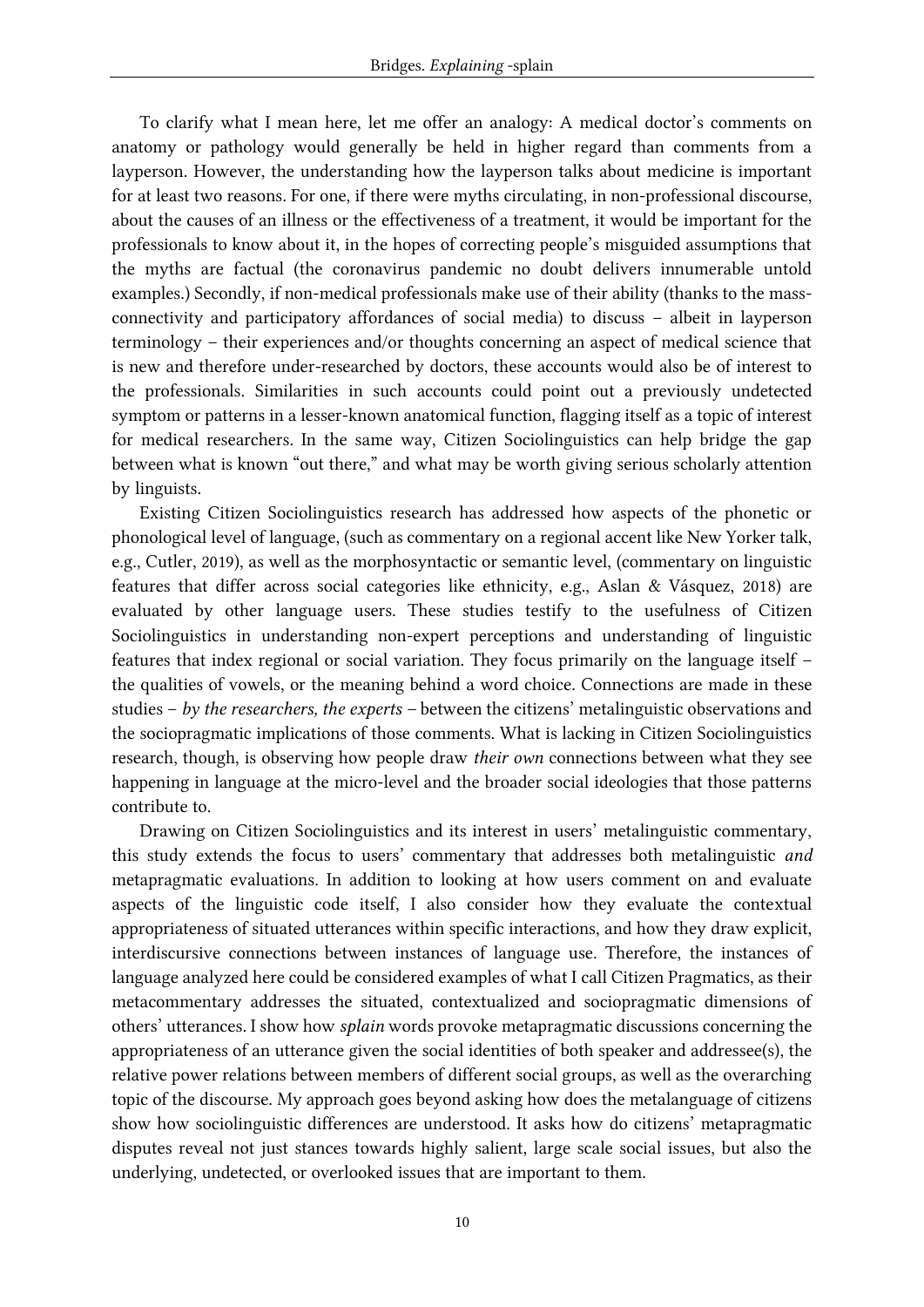Lastly, using Citizen Sociolinguistics as an anchor in my methodology means that I start off with the viewpoint that Citizen Sociolinguistics goes beyond simply taking people's metapragmatic comments about language seriously. I argue that users' concepts of metapragmatic appropriateness are discursively constructed through highly interconnected metacommentary in a way that is attentive to the nuances of "context collapse" (Marwick  $\&$ Boyd, 2011) and the diversity of participants in the micro-blogging social media environment. In other words, the decision to include Citizen Sociolinguistics in my framework is based on my conviction that users' being able to connect and learn from the vast and diverse range of perspectives that exist in digital spaces. Users therefore have exposure to a much wider range of voices and experiences. Therefore, opportunities to engage in the processes of enregisterment by recontextualizing linguistic and discursive forms in their own way for their own purposes.

In summary, as an analytic framework to this study, I integrate Critical Discourse Analysis specific to Digital Discourse Analysis with the methodology of Citizen Sociolinguistics. Bringing together these methodologies with the theory of metapragmatics frames the approach to analyzing how metapragmatic discourse uncovers various ideologies of how we should or should not be able to talk about other people, and how attitudes illuminate ongoing transformations of normalized social ethics. This framework addresses several research gaps in need of investigation. Despite the fact that metapragmatics is an interdisciplinary construct with a wealth of theoretical development and research about various offline modes of communication, to date, few researchers have explored metapragmatics in online discourse beyond the second-order level. Next, while linguistic creativity both in offline and online discourse enjoys a magnitude of scholarly explorations, *mansplain* and its imitations – albeit popular in weblogs and social media – have been investigated only in a few serious inquiries (cf. Bridges, 2017, 2019; Bridges & Vásquez, under review; Lutzky & Lawson, 2019; Dular, 2021). Finally, issues of diversity, difference, and social justice in social media have also been the focus of many studies across disciplines,<sup>5</sup> yet very few have approached these issues within the framework of metapragmatics. As a result, there is still much to be explored in terms of how everyday language users, acting as citizen sociolinguists, use social media to discuss ideologies of language practices between social groups. And to my knowledge, no research investigates these topics as they emerge by way of neology.

# Data Collection and Analysis

The social media posts presented below come from platforms Twitter or Tumblr and were found through target keyword searches for various -*splain* words. On Twitter, the search engine function yields tweets or replies to tweets in which the keyword occurs, usually tweets that are more current, popular, and/or relevant to the searched language, depending on the algorithmic pattern for returning search results. Clicking on a tweet brings up surrounding discourse, so for instance if a tweet in which *mansplain* occurs is a response to another tweet and/or has responses that respond to it, those previous and subsequent texts are viewable. Tweets can be isolated texts (as in Figure 3 in the section below), or they can be highly dialogic and interactive

<sup>5</sup> To name only a few: In education (e.g., Gleason, 2016); in linguistics (e.g., China, 2020; Kytölä, 2017); in law studies (e.g., Groucutt, et al., 2018); in philosophy (Dular, 2021); in political science (e.g., Bennett, 2012); in media studies (e.g., Blevins, et al., 2019); in psychology (Al'Uqdahet et al., 2019); and in religion (e.g., Kailani & Slama, 2020).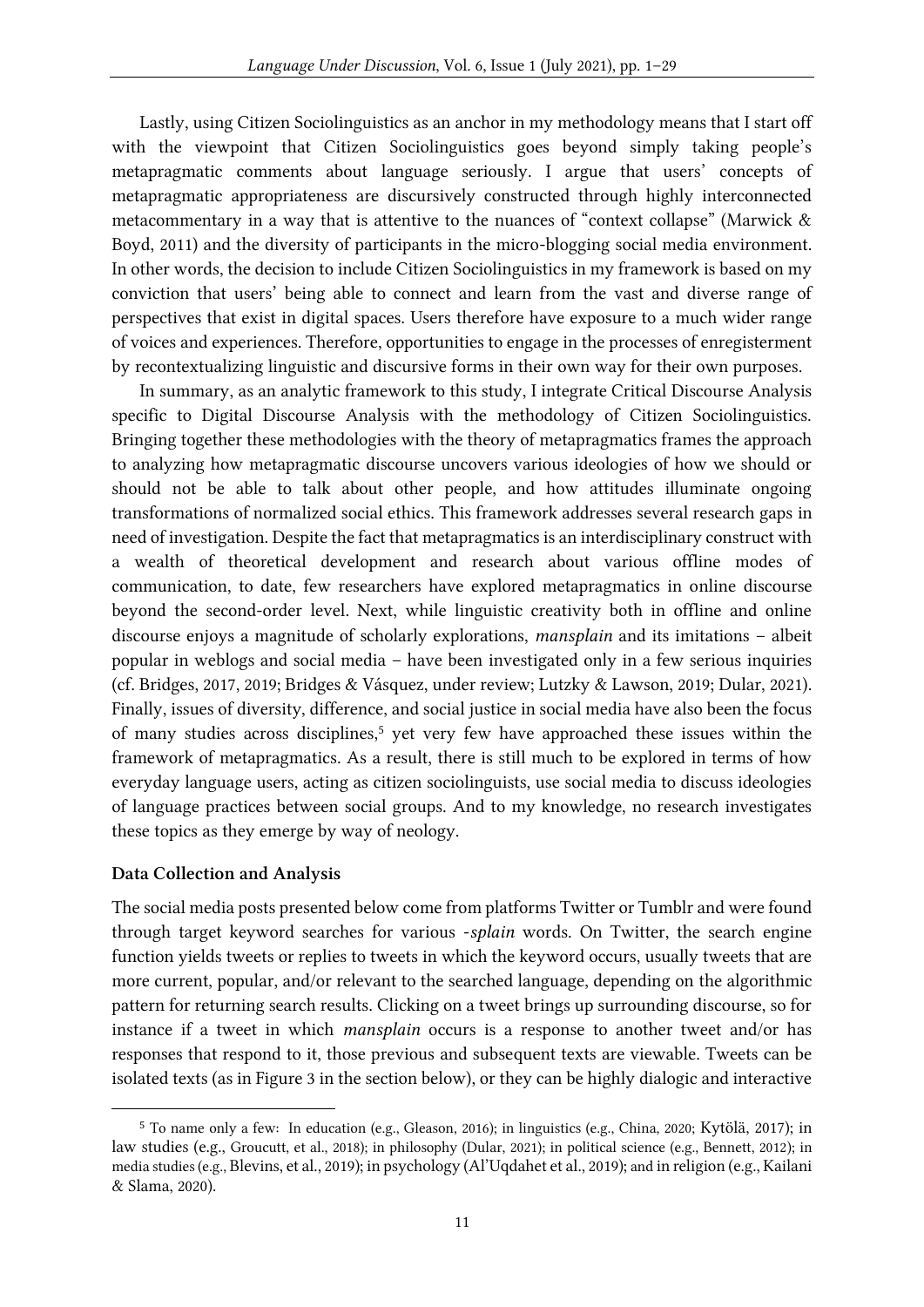between hundreds of users branched into limitless strings of discourse (e.g., responses to the texts in Figures 1 & 2). I also collected any tweets that were part of the interaction in which the target word was used as co-textual data. On Tumblr, the search function limits the results to uses of the keyword in the name of users' blog, the title of their blog posts, or any tags added to the blog post; language making up the body of blog posts or occurring in comments on blog posts are not included. A work-around to this problem is to use a site-limited search for the word on Google ("site:Tumblr.com [keyword(s)]"). Co-textual Tumblr data exist in the form of comments on blog posts, although there were no comments on most of the blog posts I came across.

Of course, the process of data collection included deciding which keywords to search for. The 2018 collection focused on *mansplain, whitesplain, richsplain,* and *thinsplain* because these *splains* were popular enough to generate an appropriately sized dataset, and they represented a wide scope of social categories (gender, race, class, and body size). For the second collection, I started with searches for the same four *splain* terms which added newer examples, many of them addressing more recent social events. My searches developed into an unstructured exploration as I played around with searches that went beyond the *a priori* categories of the larger dataset. This resulted in a miscellaneous subset of *splain* words, as well as digressing from *splain* to other neologisms born from recurrent affixes, namely *man*- terms such as *manterrupt.* The rationale for my emic approach to finding data is that it aligns with how an average social media user and citizen sociolinguist might search for certain language forms. The data represent snapshots of a specific trend in digital discourse. The *splain* variants and other examples of wordplay that are presented below were selected for their capacity to exemplify the central theoretical component of the paper. To analyze the data, I considered: (a) the word as it was used (linguistically or meta-linguistically) (b) what meaning was conveyed in its usage (c) pragmatic elements (e.g., speech acts, paralinguistic cues) and (d) how ideologies about the issue addressed by the word unfold in the surrounding text of the post and in the accompanying comments.

Regarding the ethics of research in digital settings, a few points must be mentioned. Despite the everchanging quality of the context, there are some parameters of data collection, selection, and presentation that, overall, are consistently kept in consideration in sociolinguistic and discourse analytic approaches, which I take seriously and adhere to in my research: The data I accessed and observed is legitimate as it came from returned search results that could be accessed and observed by any typical user in the same way. In terms of data presentation, I should note that it is practically impossible to ascertain the true offline identities of any online author since users could present a profile impersonating a fictitious identity (e.g., Wheeler, 2019). However, when it is helpful to the analysis, I use the gendered pronouns that align with the user if they have chosen to present their gender via the username, handle, profile picture, profile biography, and/or posted content. Additionally, although these data come from posts/comments made publicly available, I prefer to anonymize my data for the purpose of conducting social science research ethically. With the exception of the two players in a viral story whose names have been widely publicized, I use pseudonyms in place of the actual usernames chosen by the account holders, and when gender plays a central role in the discourse, the pseudonyms purposely retain the gender that was presented (and in my data, users presented a female, male, or unknown gender; there were no occurrences of trans, non-binary or other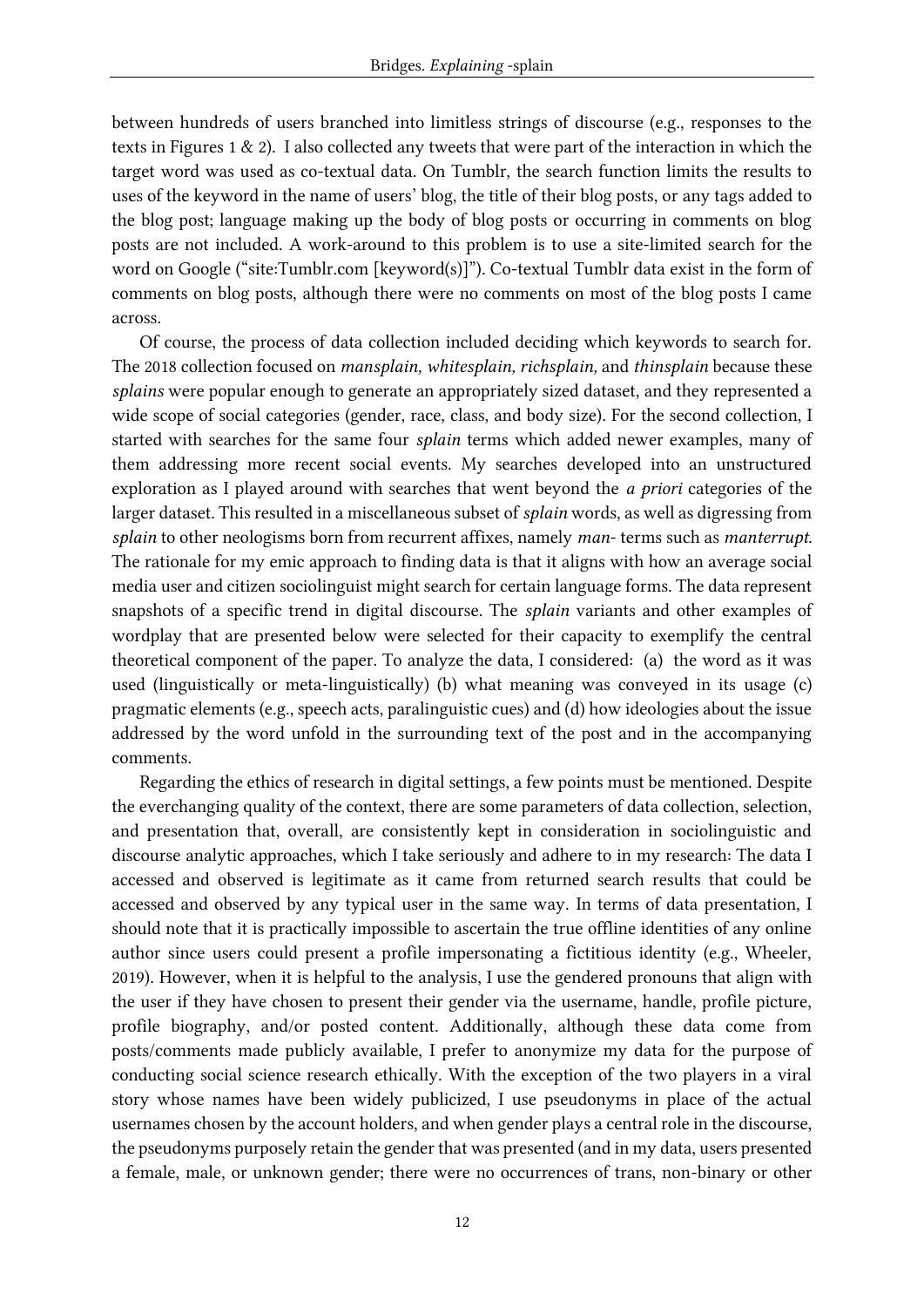gender identities that were specified by the user.) Otherwise, I present the language exactly as it was posted, including any profanity or slurs, as well as deliberate or unintentional misspellings or nonstandard orthographic elements. I do so because as a discourse analyst, I believe in representing the language under investigation in an authentic and transparent manner.

### *Splain*: generative and relational citizen metapragmatics

In this section, I present samples of language from micro-blogging social network sites as they appear in social media users' public tweets, blog posts, or comments. I organize them in terms of socially relevant themes, highlighted by three *splain* words. The first shows how the use of *splain* labels sits within the larger digital practice of call out culture. I use the second to elucidate three key dimensions of the language under discussion (creativity, reflexivity, and policing); the third demonstrates the power of these neologisms to ignite citizen sociolinguists' metapragmatic disputes on epistemic authority, social ethics, and how language intersects with bodies and with disparities between social groups.

# *Whitesplaining Central Park Karen*

These days, it is quite common for internet users to go online and inevitably encounter a story about someone's bad behavior that has "gone viral," (Garcés-Conejos Blitvich, in press). Such stories of scandal are shared and re-shared on users' social media feeds, typically with users adding their own commentary; sometimes the story's virality becomes newsworthy and the gossip gets spread wider via clickable headlines that take users to an article that provides the context, plot highlights, and often a selection of posts from microblogging sites like Twitter for the purpose of reporting "what the internet is saying" about it. Like celebrities in the tabloids – or the petty criminals of centuries ago locked in the public pillories – anyone who is recorded saying or doing something shocking or belligerent enough to offend the mainstream risks becoming the next object of attention for the Internet mob. The viral story presented below is one example of online public shaming. However, what I show is that users not only engage in the moral outrage against the target of a viral shaming story, but as they discursively construct their rationale for shaming the behavior, even more acts of calling out occur between the users with diverse perspectives and interpretations of the incident.

On May 25, 2020, Christian Cooper, a Black man and avid birdwatcher, had a confrontation in New York City's Central Park with a woman whose dog was unleashed. The woman, Amy Cooper (no relation) who is White, allegedly refused Christian's request for her to leash the dog and, when Christian began using his phone to record her, she called 911: "I'm calling the cops," she said while pointing her finger at him, "I'm gonna tell them there's an African American man threatening my life." The footage then shows Amy carrying out her threat, commanding the dispatcher to "send the cops immediately" to respond to a "threatening" "African American man."

Later that day, Christian's sister publicly shared his video on Twitter, labeling Amy in the tweet as a "Karen" – the recently popularized stereotypical name used to label a disdainful or sanctimonious White woman. Within 24 hours, the video was viewed over 20 million times, and the incident became a viral news story, sparking outrage across multiple networks against this "Central Park Karen." Comments flooded in and screenshots were shared with various online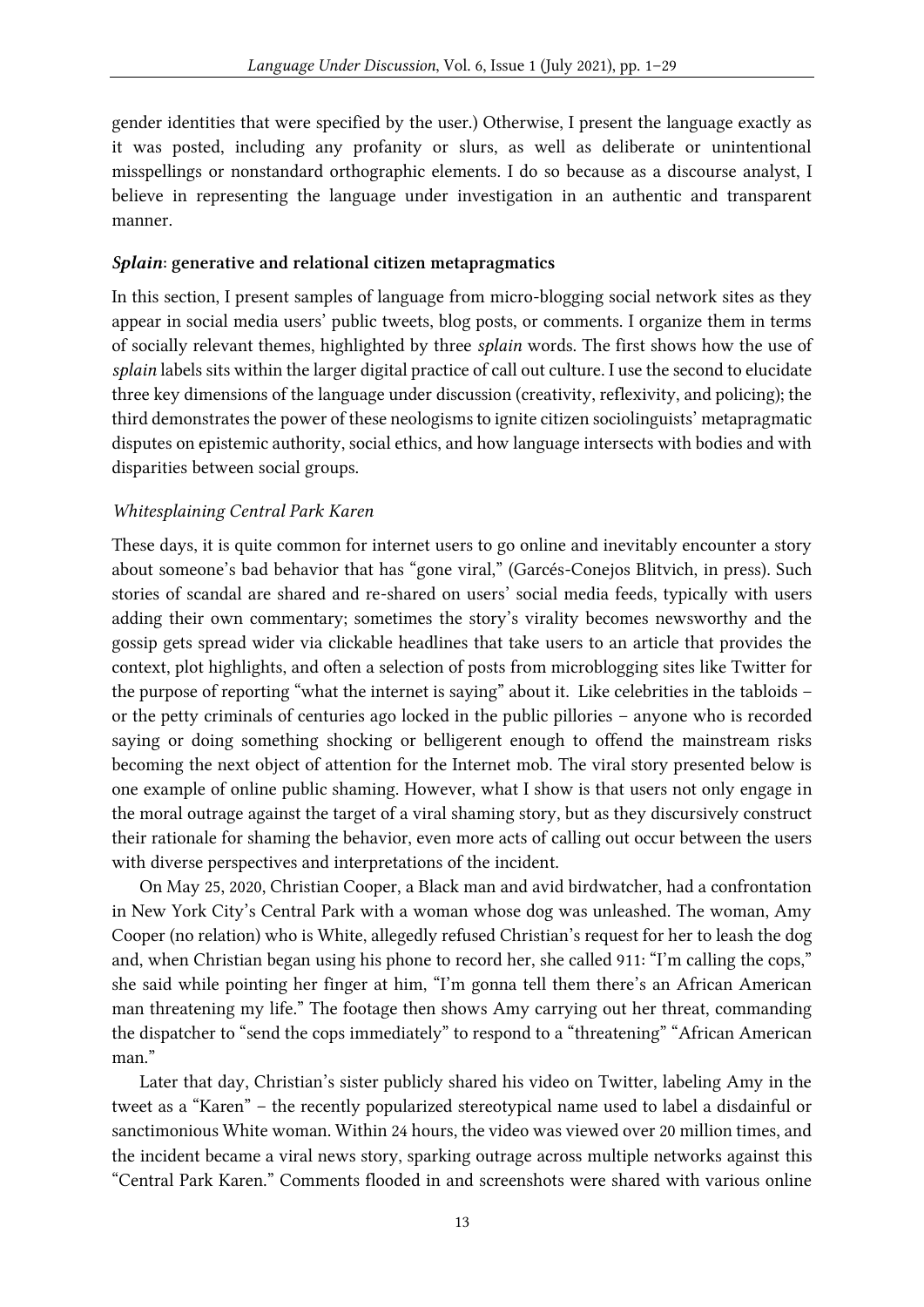

news outlets, and the cross-platform talk generated endless responses from users of social network sites criticizing the woman's choice of words and her actions.

Figure 1. (left): Image of Christian Cooper (Maslin Nir, 2020) Figure 2. (right): screenshot from video posted by Melody Cooper (Cooper, 2020)

In the threaded dialogue between hundreds of comments made by users from diverse backgrounds arise a range of elements of the story and its outcome from how the woman treated her dog to the ways the event fits in within the Black Lives Matter movement. On how warranted the woman's punishment is of headline infamy, one user wrote: "She lost her anonymity, her dog, and her job and she deserves it all. She needs a good public shaming… do your thing Twitter," read another tweet accompanied by a close-up shot of the woman's face. This comment exemplifies the notion of *resemiotization* as the user took the viral video to capture a still image of the (evidently then-unnamed) woman and recontextualized that image in a tweet for the purpose of identifying her and ensuring "a good public shaming." The practice of *resemiotization,* i.e., the transposition of semiotic meaning making across time, space, and modalities (Iedema, 2003) is of course not always done for hostile purposes such as in this tweet. This example nonetheless demonstrates how one particular semiotic form was activated to achieve the goal of naming and shaming the individual in the screenshot.

Many more comments focused on how her word choice and tone confirmed her racism: "'I'm gonna tell them there's an African American man threatening my life' is was a clear threat to HIS life*.*" Another user wrote, "The cry of distress at the end… Like she really just acted like [Christian] was harming her… She KNOWS exactly what she's doing. Like the "Karens" know… that the system works for them," adding a deliberate element to the racism that is characterized with "them," i.e., the so-called "Karens." Further ideologies emerge in the continuing unfolding of user comments, joining together to construct a set of mutual reinforcements on how racism persists: "She weaponized her tears & knows that the fastest way for cops to respond is to put her virtual white hood on; and Another example of the historic trope of white women lying about Black men to get them killed #EmmitTill" 6 . These comments bring up the notion of *entextualization,* which, like *resemiotization*, is central to the potential of social media to

<sup>6</sup> Emmitt Till was a fourteen-year-old African-American boy. In 1955, he was abducted and severely beaten before being killed for allegedly whistling at a White woman (Whitfield, 1991).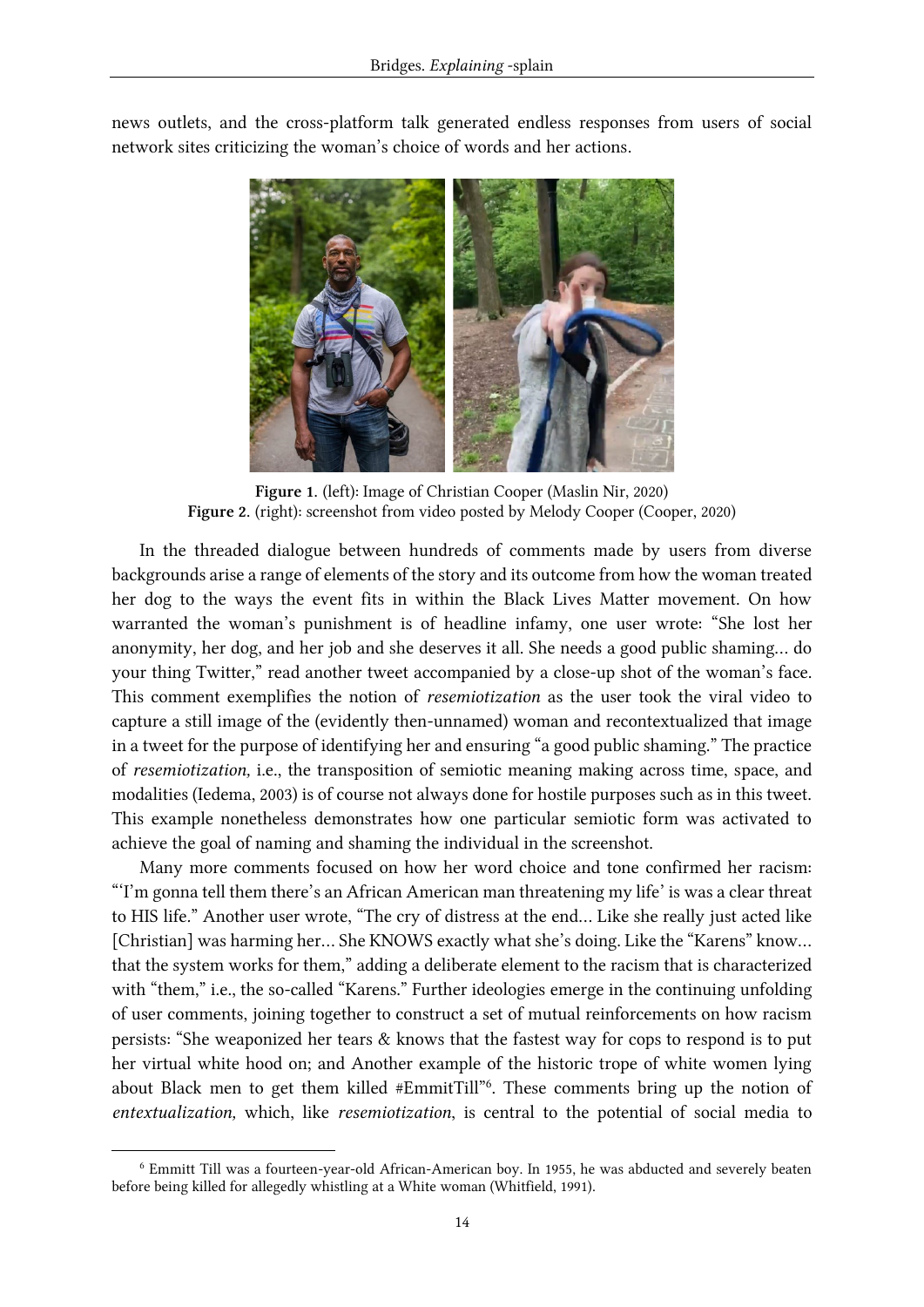reshape established social meanings by adding on a new perspective. Entextualization is the process and performance of taking a portion of language production – in this case, the interaction between Christian and Amy in the video – and rendering it "into a unit – a text – that can be lifted out of its interactional setting" (Bauman & Briggs, 1990, p. 73, as cited in Androutsopoulos, 2014, p. 6). The language is then recontextualized in its new discursive sites and therefore embedded with new meanings. These concepts are useful for social media discourse characterized by its multimodality, in which users resourcefully enact linguistic, discursive, and semiotic devices to express their perspective.

In further comments responding to the video, another user relates to experiencing racism in the form of 'Birding while Black', which was subsequently added to the list of ordinary activities, alongside'Driving while Black,' 'Shopping while Black,' and more (see Bauman et al., 2019), that when done by Black people can turn dangerous or even deadly due to racial profiling. She wrote, "I have also dealt with racism while birding… entitled white people who were not familiar with the local birds misname birds and whitesplain/mansplain to me." Here, *whitesplain* and *mansplain* are used to strengthen the point that it is, at best, an afterthought that a Black individual could also be a birdwatcher, and even then, assumed to have less knowledgeable on the subject than White and/or male laypersons.

What is also worth addressing here is the construction of "[Mundane activity] while Black." Like calling someone a Karen and like using *splain* words, the "While Black" label is a source for inexhaustible new forms. In this case, the reactive words from a White woman to and about a Black man are interdiscursively linked to other events that have been entextualized and enregistered by the "While Black" label. These language-reformulating processes describe more than simply building upon existing configurations; in creating a new version of the label, users make a claim for recognition and belonging within a structure of shared linguistic repertoires as well as epistemic affiliation. It is saying, 'I can show that I understand what the existing forms index by identifying and naming a new variety that fits into this referential system.'

As participants seemingly revel in a shared moral outrage against Central Park Karen, their comments can nonetheless result in a cacophony of individualized perspectives on various specifics of the Central Park Karen issue. That is, despite a consensus that Central Park Karen spoke and behaved badly, clashing moral stances still transpire as users deliberate the details and implications of the racist act. A divergent comment is often treated as an impertinence for agitating the rationale of the public's reaction, for distorting the key issue that the event raises. And so, as elements of the Central Park Karen story are deliberated, disagreements are inevitable; a recurrent byproduct of such ideological friction is users' sizing up one another's epistemic credibility. The focus, therefore, of these debates can turn to whose viewpoint carries more validity given their personal experiences – usually in this case by the users' race, as indicated by the use of *whitesplain*.

(1) @Charlie: Calling the NYPD to a seemingly unarmed and distant person in one of the busiest parks in the country is extremely unlikely to get anyone hurt. […] It's not "calling a hit." reply1: You're being deliberately obtuse. I am not even in America, yet I know the amount of danger she was going to put that guy in. Don't come here trying to [...] whitesplain this. This is a touchy subject. Read an article or two about this. reply2: Please do not whitesplain nor mansplain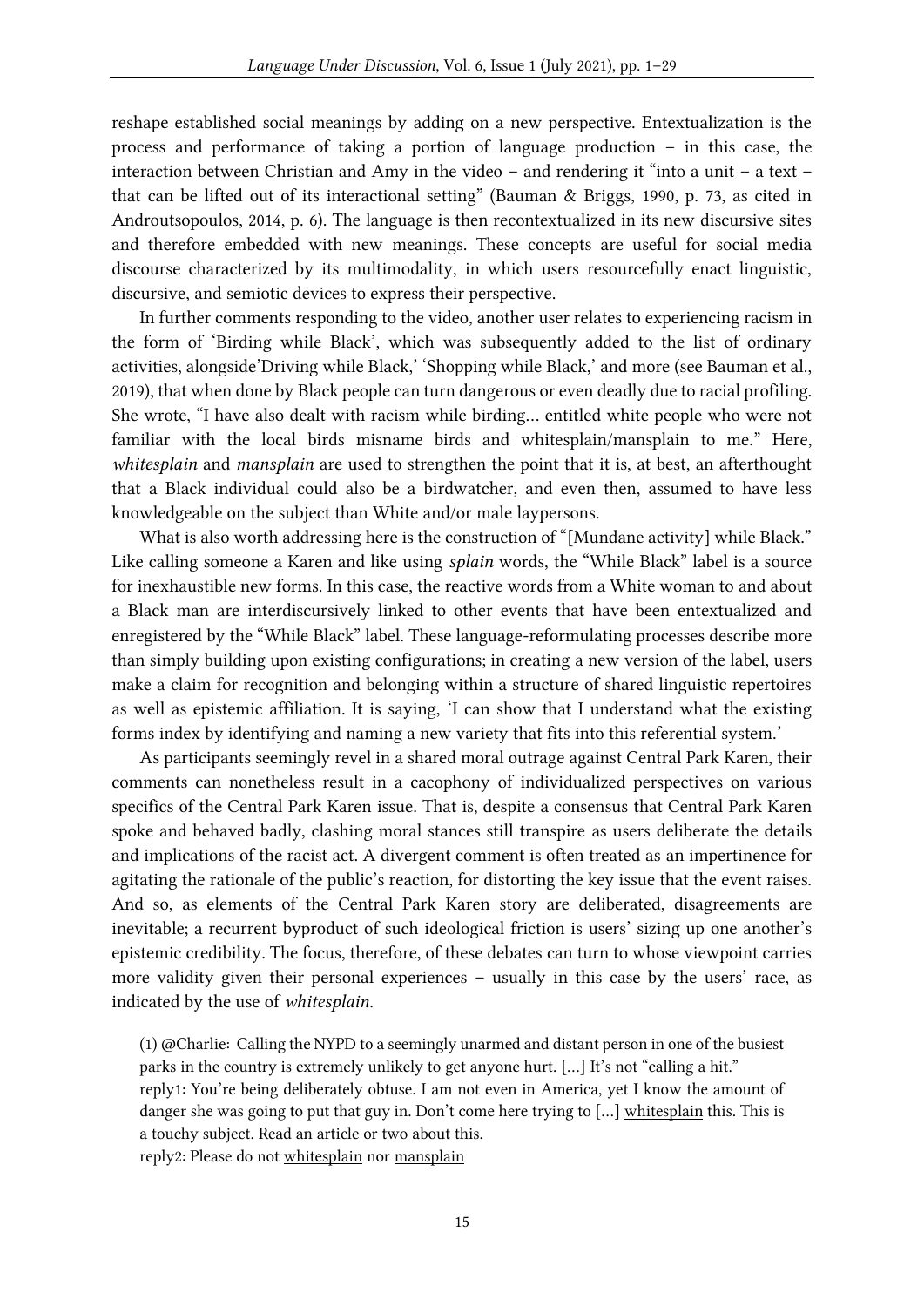(2) @Steve: both of them reacted poorly. reply1: He did not. You are attempting to whitesplain. Don't. It's not a good look. reply2: Thank you for the whitesplain.

(3) @Austin: I can understand a woman alone, confronted by a man preemptively calling the police, no issues with that bit, but the bit about "an African-American threatening…" wasn't even a description for the police, just a trigger word, she lost ALL credibility from THAT. @reply: You can understand a woman calling the cops on a black bird watcher who asked her to follow the rules clearly posted in a bird watching area? Clearly she was the aggressor until she decided to be the victim #whitesplain #amycopper [sic] #blacklives matter #emmetttill

These users do not defend Amy nor deny the racist elements of her choice of words. However, they challenge the claims that she put Christian's life at risk, or they at least empathize with her fear. Each of these comments were made by White users<sup>7</sup> and each resulted in similar criticism in the comments thread: specifically, accusations of *whitesplaining*, i.e., language from a racially privileged speaker that disregards Black Americans' experiences.

### Covidsplain metapragmatic neology

Within the broader practice of online shaming is the practice of calling out others specifically for their language. Albeit less salient than viral stories of online public shaming like Central Park Karen, *splain* language is equally productive in terms of calling attention to others' language and questioning epistemic authority in certain parameters of discourse. The next sample of language (Figure 3) demonstrates how users categorize language as a type of [*x*] *splaining* as well as how language play is used to help make sense of new, previously unnamed experiences, which in this case, is one of innumerable instances of neology amid the worldwide Covid-19 pandemic.

The three key dimensions of the digital language with which this paper concerns itself – linguistic creativity, linguistic reflexivity, and linguistic gatekeeping – all occur in the tweet in Figure 3 and its usage of the term *covidsplain.* The newly coined term, possibly by the author of the tweet, is at once a representative example of metapragmatic word play, and one that (indirectly) regulates others' language:

 $\checkmark$ 



As an RN at a top hospital in the world, I'm frequently having non professionals 'covidsplain' to me why the numbers "lie" "aren't the whole story" or how "more is going on" than what the experts say. Its infuriating. Is this how many women and people of color feel all the time?

Figure 3. From Twitter."Covidsplain to an RN [Registered Nurse]"

<sup>7</sup> The race and/or gender of the user is based on what is presented in the profile picture and username.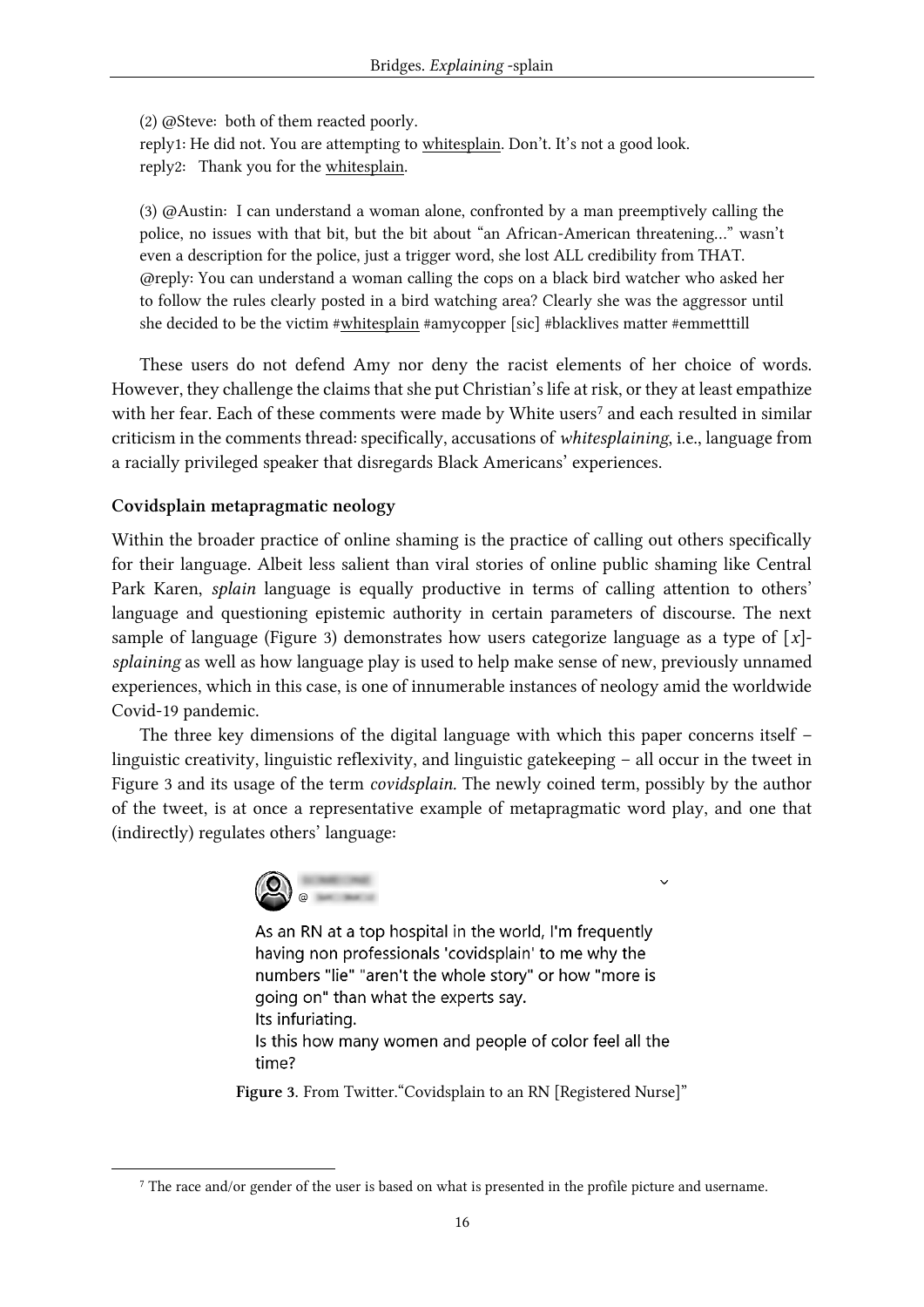#### *Linguistic creativity.*

First, *covidsplain* is an example of linguistic creativity and, specifically, lexical inventiveness using the bound morpheme -*splain* to create a new term. Linguistic creativity is part of our daily routines and it functions to help us get things done, establish and maintain relationships, and express creativity and playfulness (Mayor & Allington, 2012, p. 6). Linguistic creativity is social, not individual, though, which is recognizable in perhaps the most conspicuous manner of language creativity – neology, the creation of new words – which occurs almost exclusively by combining or building upon existing words in a variety of ways. Instances of lexical creativity are ubiquitous in social network sites, and Twitter is particularly known as a site of inventive wordplay (Marwick, 2010). Given the ephemerality of tweets due to millions of users tweeting micro-blog texts each day, users make use of discursive practices, such as recontextualizing enregistered forms in new but recognizable ways, to increase their social attention and social gain (Page, 2012).

The usage of *covidsplain* illustrates how people recycle existing forms of language and build upon familiar linguistic practices to denote a new, as yet unnamed experience. In this case, the neologism's meaning is understood because it can be linked to more recognizable *splain* terms, namely *mansplain,* the antecedent of all *splain* words and the enregistered genre to which any type of *splaining* refers. Without mentioning *mansplain/whitesplain,* it is clear that the author himself makes this link, using *covidsplain* first to categorize patients' language within the register of *splaining* (second order indexicality), and also as a performance of identity work (third order indexicality), correlating his experience with what "many women and people of color feel all the time." This comment may signify that this RN did not previously sympathize with the experiences embodied by *mansplain/whitesplain,* but experiencing the struggles of *covidsplain* and reflecting on them in relation to *mansplain/whitesplain* leads to acknowledging the race- and gender-based communicative frustrations, on account of *covidsplain.* 

As illustrated in this tweet, users make use of micro-blogging platforms to rearticulate and repurpose discourse from other contexts to achieve objectives that are important to them. Like parodies and satirical comedy, *splain* can simultaneously achieve critical and playful languaging, ranging to variable degrees on the spectrum between serious derision and lighthearted quips. Because the *-splain* root comes from *explain*, a verb that denotes a communicative act, *splain* words are multifunctional speech acts. They automatically refer to language, i.e., to explanations considered to be inappropriate. As the inappropriateness of the explanation is made explicit, they therefore also call the user to account for it.

The creative linguistic process of recombining word parts to add new twists to existing meanings can also be observed in another genre of discourse with which *mansplain* connects.

Additional gendered portmanteau words that are circulated in digital discourses include *man-* (or *bro-*) words like *manterrupt, manologue* and *bropropriate*<sup>8</sup> *.* Their popularity in social

<sup>8</sup> *Manterrupt* – Unnecessary interruption of a woman by a man to take over the floor, thus disregarding the importance of her ideas, opinions, and intelligence (Bennett, 2015).

*Manologue –* Monologues by men "on the subject of sports teams, cars, women, fitness etc. regardless of the interest shown by the listener" (Fajerman, 2008).

*Bropropriate* – When a man (or "bro") takes credit for a woman's idea (Gillett, 2016).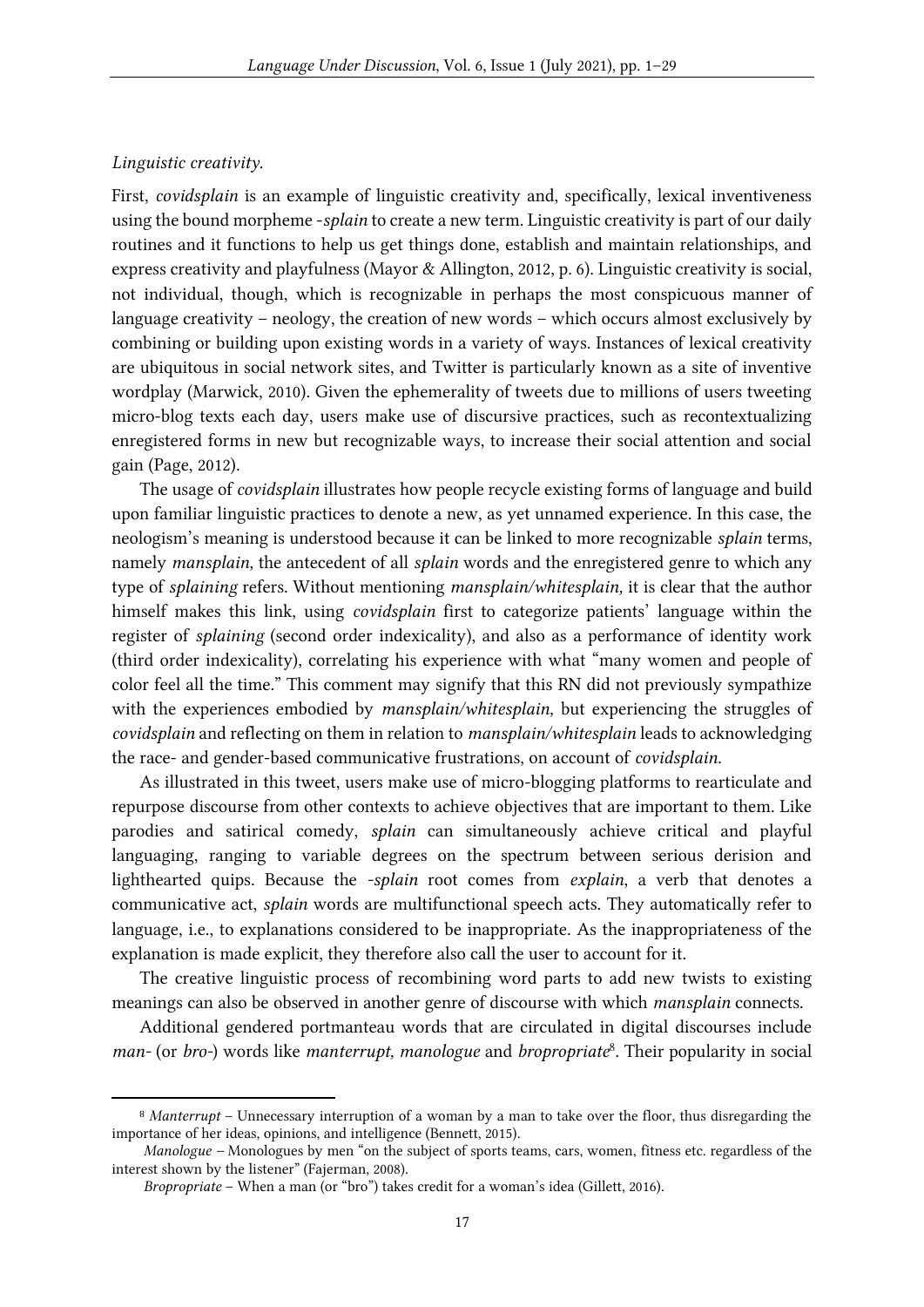media suggests that for many language users, *man-*isms have become the preferred fashion for encapsulating the communicative insensitivities of some men. That is, due to the facility of blending *man* with words describing elements of communication has proven to be an effective way to convey gendered in language. Alongside countless news stories, blogs, and magazine essays (e.g., Peters, 2010; Bennett, 2015; Khan, 2016; Litwin, 2017; Zimmer, 2017; Hepburn, 2019), plus a small but growing handful of academic studies (Bridges, 2017, 2019; Dular, 2021; Lutzky & Lawson, 2019), have discussed the importance of these gendered terms.

Comparable to *man-*isms, the popularity of *mansplain* has inspired dozens of imitations marking undermining, presumptuous, and/or incorrect explanations. Speakers can affix *splain* to a type of speaker {*man-, white-, straight-*}, and sometimes to a topic like {*covid*-}, to effectively link it to a category of explanatory language known for being unwarranted, presumptuous, or patronizing. As such, *covidsplain* illustrates how linguistic creativity and wordplay are expedited via the interactive affordances of today's social media platforms.

Linguistic creativity, such as wordplay via *[x]splaining,* and *man-* words (as well as *[x]shaming, Karens, [x] while black* discussed above) expediently and cleverly compress multiple meanings into one, providing labels for previously unnamed social phenomena. The terms are potent in meaning as their usage serves as social commentary regarding communicative dynamics between speakers. For example, several women on Twitter bring to light an observation of male dominance over health discourses amid the worldwide Covid-19 pandemic: remarking on med-tech webinars and panels that are repeatedly comprised only of men, one user tweeted, "Are meninars the new manels?" with an image of a flyer featuring all men and reading "Ask the Experts". Another woman's response: *"*Seriously, how many times do we need to repeat it? #NoMoreManels*."* In only a few words, the tweets pull from a number of discourses in order to illustrate their epistemic reality of widely unnoticed and unacceptable underrepresentation of women in crucial dialogues on the global pandemic.

These tweets also demonstrate how the strategies by which users engage the affordances of social network sites significantly impact the linguistic resources they apply, and thus the unfolding of interaction between them. On Twitter for example, one of its defining characteristics, a 280-character limit on the length of each tweet, often compels Twitter users to resort to linguistic creativity, such as spelling variations as meaning-making resources (Tagg, 2015). The usage of *covidsplain, manels,* and other forms of lexical blending endow individual words with intricate cultural histories, resulting in micro-texts that impart immense ideological meaning in only a few words. These tweets effectively communicate consequences of when a speaker's epistemic identity is discounted, or what Fricker (2007) would call, "prejudice in the economy of credibility" (p. 19).

### *Linguistic reflexivity.*

The second construct demonstrated by the tweet is the notion of reflexive language. Reflexive language can be self-referential, or other-referential; that is, it can be about the speaker's own language (e.g., "What I meant was…"), or about another's language (e.g., "He didn't sugarcoat it…"). In the tweet above, the term *covidsplain* communicates an annoyance towards other speakers' language, thus the word is an example of metapragmatic language, i.e., speech about what language is doing in a particular context. It is when "talk about talk" performs as a commentary on communicative norms. Understanding metapragmatics is central to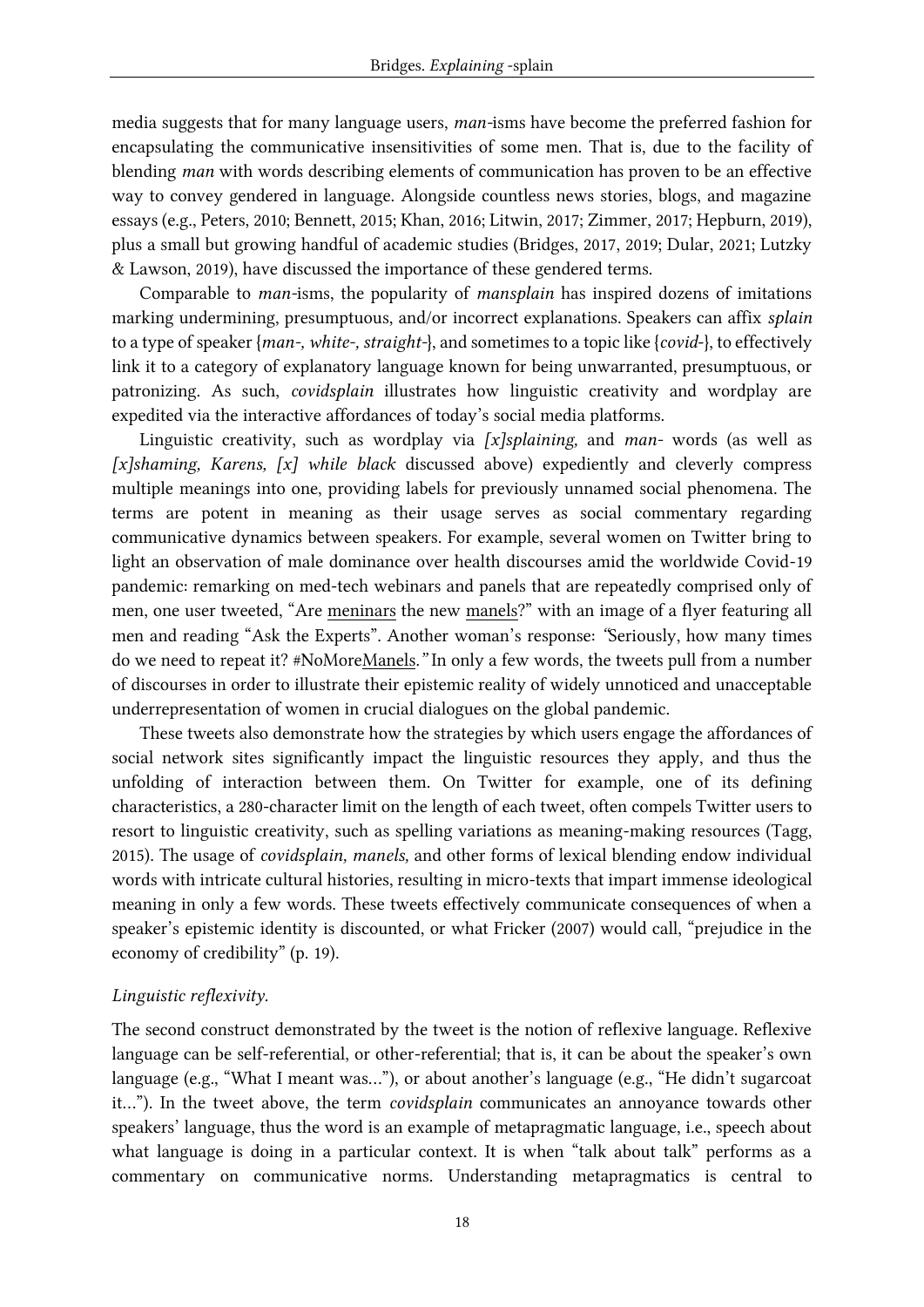understanding how we "connect various features of linguistic behavior to a larger moral order" (Cameron, 2004, p. 314).

When language users discuss some form of *splain* language, they are presenting their metapragmatic awareness through the 'mutual calibration' (Silverstein, 1993, p. 41) of the metapragmatic signaling event and the signaled pragmatic event structure. In other words, users are reporting on their interpretation of linguistic forms and the social meaning of those forms vis-à-vis what is normative, accepted, and appropriate. In addition, *splain* terms are often forms of reported speech, as metapragmatic language can "re-animate" speech, implanting it in a new setting with a new purpose (Lucy, 1993, p. 9). The tweet uses *covidsplain* in conjunction with reported language: "the numbers 'lie' 'aren't the whole story' or how 'more is going on'." What social media users achieve in the usage of *splain*s is a discursive construction of evaluation that metapragmatically communicates varying beliefs of what represents, or what should represent, linguistic appropriateness in speech to certain people and/or about certain topics. Labeling these utterances as *covidsplaining* serves to accuse those speakers of devaluing the voices that speak from a position of epistemic validity. In the case of the tweet above, it is the utterances of nonexperts ("non professionals") to a professional ("an RN at a top hospital in the world") about a topic (the Covid-19 virus).

#### *Linguistic gatekeeping.*

Labeling someone else's language as a form of *splaining* comes with a risk of retaliation from those so designated, especially when an entire social group is encompassed in the word itself, such as the male gender in *mansplain*. As a result, *mansplain* has been redefined by some, rebranding the word as a linguistic weapon, aligning it with other forms of linguistic policing like politically correct language or censorship. This view of *mansplain* as a convenient tool for shutting down others' speech without warrant reflects another perspective of modern social discourses. Dismissing the legitimacy of the word's usefulness simultaneously, and perhaps unwittingly, communicates a rejection of broader social issues from which the problem of mansplaining was born. For example, in response to the tweets mentioned earlier on *manels and meninars,* one male user wrote, "#Feminism is basically a bunch of gals thinking up new words like: #Manspreading #manterrupt #mansplaining Oh and blaming men for all their troubles*.*" Consequently, the term takes on two, converse meanings: on the one hand, it describes men eclipsing women's voices, and on the other hand, it is a word used by women to silence men. Regardless of users' viewpoints on the word or the debates it provokes, the fact remains that the word prompted users to reflect on their own and other's language and discuss the consequences of sociolinguistic practices they may not have previously considered.

Rejections of *mansplain* and other *man-*isms or *splains* brings up the last element of metapragmatic neology: language policing. Linguistic policing occurs when reflexive language attempts to regulate or manage another's speech, and it is related to a larger cultural phenomenon of online behavior of known as call-out culture. As the story of Amy Cooper shows, if a call out goes viral, the called-out person is at risk of being scorned and shunned on a national, even international, scale.

The disembodied nature of online communication has allowed for users to interact in ways that were not as widely observable prior to the advent of social media (Tagg, 2015), and one of these ways is publicly confronting behavior or language perceived to be harmful or offensive to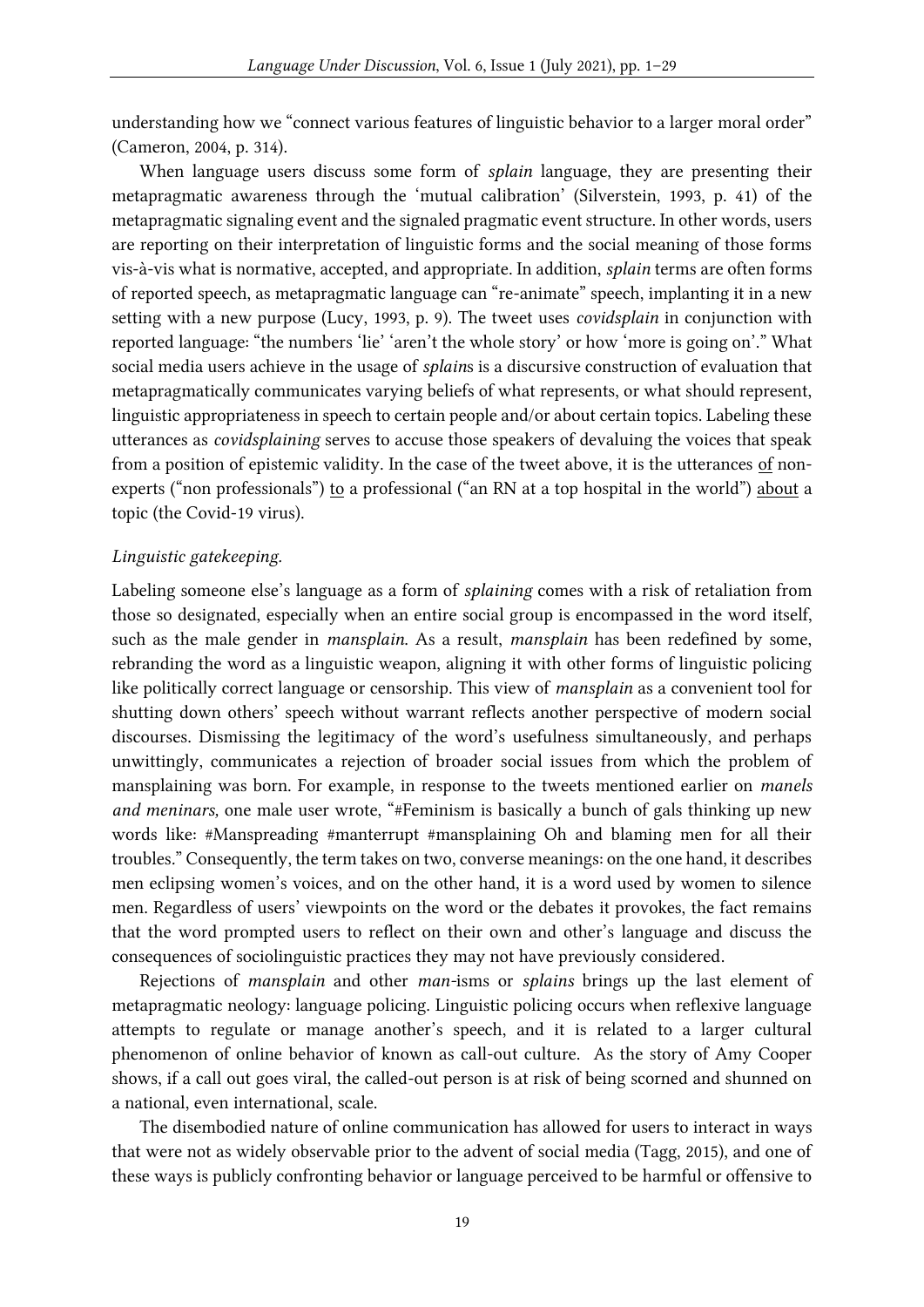others. Such confrontations, while presumably in the name of morality, are often viewed as acts of censorship or done by those who are too quickly offended and can therefore generate more conflicting discourse between strangers online. I discuss wordplay in conjunction with the larger phenomenon of call-out culture because *splain* words contextualize pragmatics: they are simultaneously products of wordplay and about what language is doing in a particular social context.

Users' interactions that employ or react to *splain* words provide an opportunity to explore shifts in people's language practices, ideologies, and their stances towards certain ways of talking. However, there are additional implications of analyzing metapragmatic discourse in social media that cannot be fully exemplified in the examples above. The term *covidsplain* – while useful for demonstrating the dimensions of linguistic creativity, reflexivity, and policing – is a more humorous example of *splain* words and is unlikely to ever be widely used. But other *splain* terms have the capacity to activate dialogue on more widely consequential issues in how we talk to and about one another and provoke discussions on complicated issues deeply ingrained in the social psyche. In the next section, *thinsplain* is presented to exemplify further discursive outcomes of some metapragmatic online communication.

### *Thinsplain,* epistemic ownership and social movements

In this section, I examine how *splain* language can also be used to dispute epistemic ownership of certain discourses, which in turn, reveal the processes in which language comes to index higher orders of social meaningfulness (Silverstein, 2003). That is, within disputes of who does or does not have the epistemic authority to talk about certain topics, recognized ways of speaking become interlaced with specific social trends, such as activism for body positivity or fat acceptance. In the case of *thinsplain*, the discourses around the word connect body size to a range of ideologies about physical health, mental health, and beauty standards, as well as gradual shifts from stigmatizing to accepting diverse body sizes.

In the first two examples (Figures 4 and 5), users indirectly describe language from others as acts of *thinsplaining*, and subsequently contribute to the definition of *thinsplain* as comments from thin- or smaller-bodied speakers about topics or experiences of fatness. Similar to a man *mansplaining* to a woman about, say, childbirth, or hospital patients *covidsplaining* contagion management to a medical professional, thin speakers talking about certain topics, often in a supercilious way, to or about fat people,<sup>9</sup> are seen acts of thinsplaining. Discriminatory language about fatness and ignorant explanations to fat people become an increasingly recognizable category of discourse each time users categorize such language with the *thinsplain* label. In users' social media posts below, acts of *thinsplaining* are seen as hijacking the conversation away from speakers who, being fat, have firsthand experiences and therefore epistemic authority to speak on those topics.

The notion of thinsplaining is indirectly defined in the next tweet (Figure 4). The user creates a hypothetical interaction between herself, who remains silent, and a "thin girl," a speaker that

<sup>9</sup> While in many contexts, the label *fat* is considered a negative or pejorative one, in the discourses of Fat Studies and fat activism, the term *fat* is the preferred term by some people who do not consider themselves thin, and fat activists are calling for the reclaiming of the word *fat* to be used proudly to eliminate the negative connotation that has surrounded the word for so long (Nash & Warin, 2017; Van Amsterdam, 2012).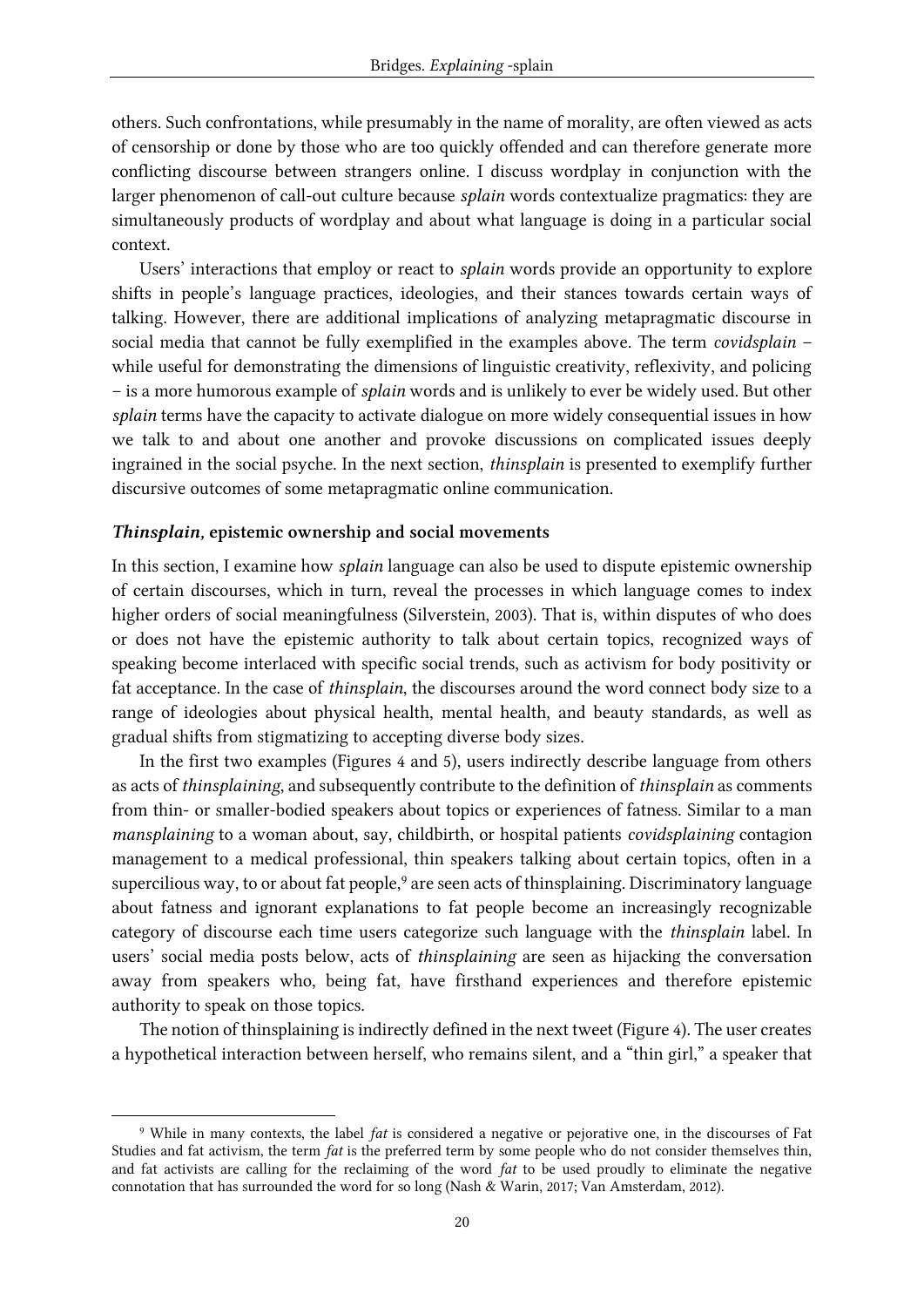possibly represents the voices of multiple thin girls, in order to portray a perceived linguistic pattern in the user's past exchanges:

> thin girl: oh no I'm gaining weight, I'm so ugly and fat me: thin girl: omg no you're not fat and you're so hot. I just meant for me my body is changing me: thin girl: \*continues to thinsplain"

> > Figure 4. Twitter. *What thin girls say.*

Complaints from the thin girl about weight gain and feeling fat are perceived by the user as thinsplaining, which links thinsplaining language with the related notion of 'thin privilege,' i.e., unawareness of the unjust social advantages of thin people "as a result of the pervasiveness of weight bias and negative attitudes towards fatness" (Nash & Warin, 2017, p. 75). When "thin girl" *thinsplains* about her woes of gaining weight and calls herself "ugly and fat" in response to her body changing (but not to the point that that her interlocutor is not still thin), it suggests that, for one, she equates fat with ugly, and also that she is unaware of others' experiences of fat stigma.



ര Listen, I've been fat my whole live. Please don't thinsplain obesity to me. Its fucking obnoxious.

Figure 5. Twitter. *Don't thinsplain obesity.*

The next example (Figure 5) is a tweet in which a user deploys *thinsplain* to label another user's comment on the topic of obesity, evaluating the act as "obnoxious" since the topic is one on which fat people have long been well-informed. The sociopragmatic meaning conveyed here is that, as a self-described life-long fat person, they have more testimonial value on obesity and therefore epistemic ownership of the society's conversation about the topic.

This point is deepened with the fact that body size is gradable (in contrast to other social categories like race or gender that are more often unchanged). In the dialogues of fat acceptance and fat activism the voices of those who promote a hardline stance of fat pride are at odds with those who were once fat and lost weight. Discrepancies of who is 'thin' or who is 'fat' lead to battles over claims for epistemic authority. For instance, experiences of being 'very fat' carrying more value in fat-acceptance discourses than the experiences of so-called 'small fats.' In Figure 6, a user applies the thinsplain label to the language of an individual who is not thin, but less fat, therefore ascribed less epistemic ownership of fat discrimination narratives: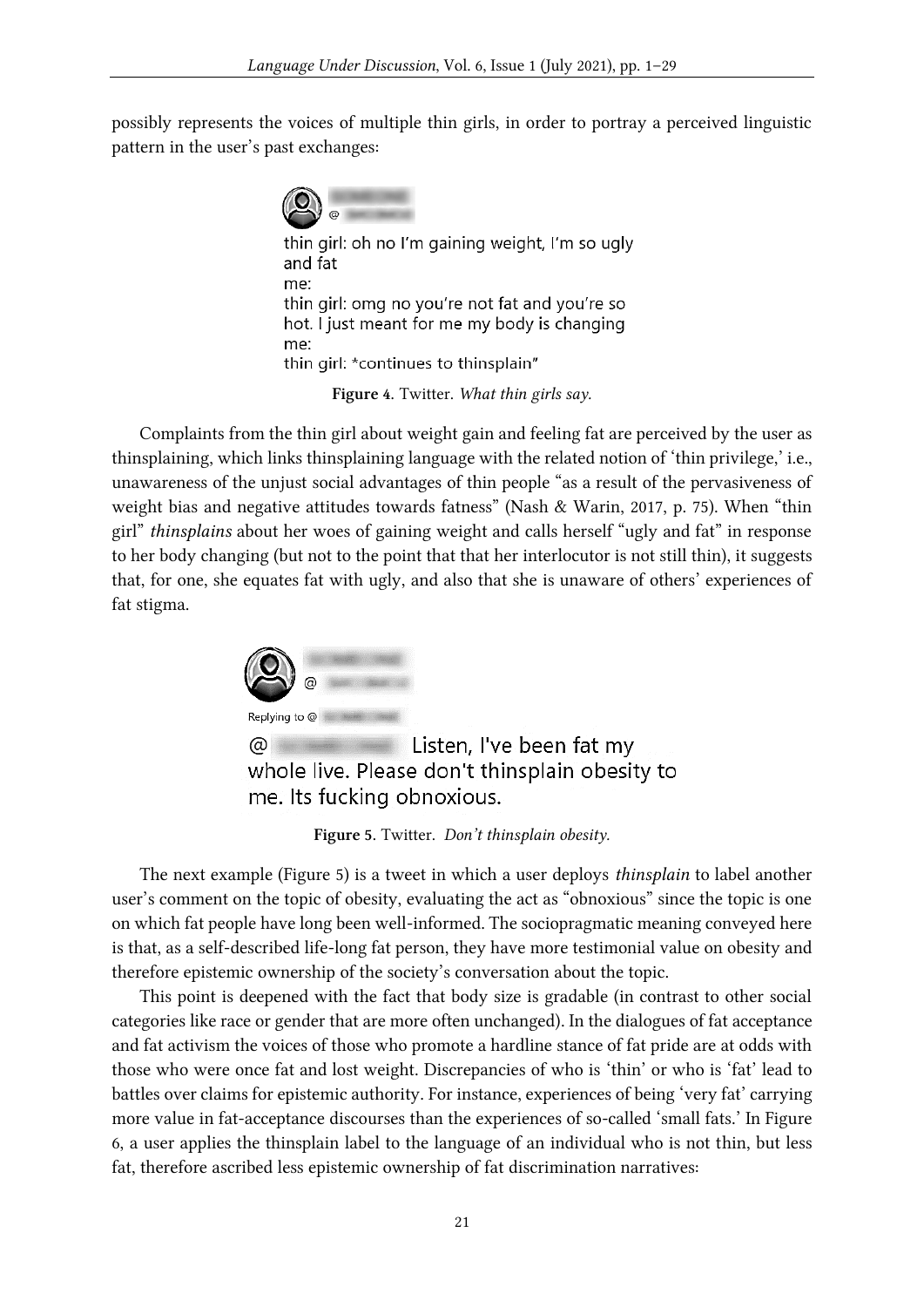|                                                                                                                          |                            | "I'm 200lbs" IoI bitch sit entirely the fuck down |  |  |                                                                                  |  |
|--------------------------------------------------------------------------------------------------------------------------|----------------------------|---------------------------------------------------|--|--|----------------------------------------------------------------------------------|--|
| I mean tbh I find it frustrating when smallfats center themselves over fats who<br>experience inarguably worse treatment |                            |                                                   |  |  |                                                                                  |  |
| 3                                                                                                                        | Τl                         |                                                   |  |  |                                                                                  |  |
| You don't need to equate them. just please don't exclude us I am aware that I<br>have a certain amount of thin privilege |                            |                                                   |  |  |                                                                                  |  |
|                                                                                                                          |                            |                                                   |  |  |                                                                                  |  |
|                                                                                                                          | <b>ENTIRELY unwelcome.</b> |                                                   |  |  | Then don't thinsplain to those of us who don't have those same privileges, it is |  |

 $\mathbf{I}$ 

Figure 6. *Dialogue with a "smallfat"*

Finally, in talking about their experiences, it becomes apparent that open expression of contempt for fat bodies is prevalent and even acceptable, given anti-fat language (as opposed to sexist or racist language) is still at present usually met with impunity beyond a disapproving frown or chastising comment. And not uncommonly, it is even treated as an act of concern for the health and wellbeing of others, which is shown in the next example (Figure 7). Before going further in this discussion, it should be noted that this example is the only exemplar presented that comes from Tumblr, yet the original text that the Tumblr post comments on is from Twitter. This speaks to the character of public discourse that tends to favor texts that are short and sharply worded. Ott (2017) underscores how in the "Age of Twitter," digital practices "privilege discourse that is simple, impulsive, and uncivil" (p. 59). Like memes, tweets are easily captured and re-posted elsewhere in social media, as exemplified in Figure 7, an image of a tweet that was recontextualized on Tumblr. This Tumblr user shared a screenshot of a tweet on their Tumblr blog with accompanying hashtags, serving in the function of resemiotizing the tweet with the Tumblr user's own commentary, the first being #thinsplainer:

> why do straight boys get so pressed about "health concerns" of plus size women?? you almost gave urself alcohol poisoning last night, josh

5/22/17, 2:49 PM

```
1,504 RETWEETS 4,777 LIKES
```
45,329 notes



Figure 7. Tumblr. Recontextualizing language as thinsplaining.

<sup>#</sup>thinsplainer #mansplainer #obesity #double standards #mind your own business bro #body image #body shaming #fat shaming #health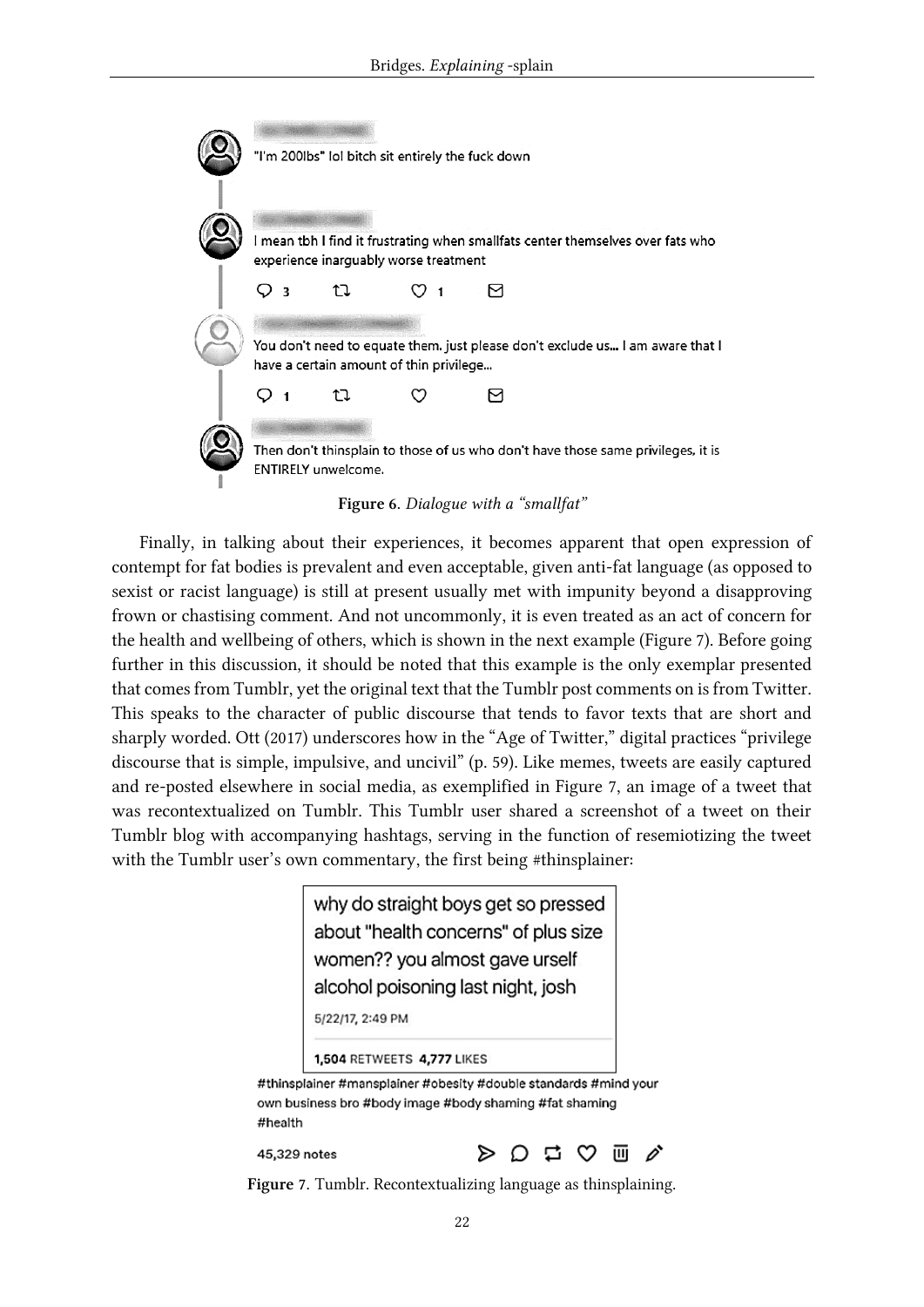The user connects thinsplaining to a tweet posted previously by another user, effectively connecting this type of *splaining* language to elements mentioned in the tweet, namely "health concerns of plus sized women." The tweet creatively makes a link between health and alcohol poisoning, and between plus sized women and Josh*.* The presupposition that occurs, then, is that people like "josh" buy into mainstream narratives such as the notions around body size and health: not only that fat cannot equal healthy, but that unhealthy bodies are equated with fat bodies but not with bodies poisoned by alcohol. The tweet sheds light on a double standard (which the Tumblr user also observed, as shown in the tag "*#*double standards*.*" What this shows is that the semantic and pragmatic functions of a text can reveal how people draw on ideologies that are socially recognized as indexical of speakers (e.g., the stereotype of people like Josh), and wider discourses (e.g., health) to express themselves and their point of view in creative ways.

Discourses around instances of *thinsplain* intertwine with the movement of body positivity, fat acceptance, and challenging fallacious associations between body size and health. Attention to how body image is valued in today's culture can be ascertained by the developments in how physical and mental health are discussed and by observing the discourses that work to challenge or to promote certain standards and norms related to body size. The discussions that unfold around *thinsplain* indirectly bring to light the fact that in discourses on health and on beauty, thin is the norm. Ultimately, users' narratives and disputes show that physical shape carries significance in sociocultural experiences, and that having those experiences taken seriously beyond the fat-positive community is currently a difficult feat and at times even met with hostility. These pieces of citizens' language demonstrate how *thinsplain* discourses provide opportunities for people to discuss sociolinguistic experiences of body size and share how their experiences challenge broader social ideologies.

Finally, *thinsplain* discourses bring up the notion of 'thin privilege,' another example of repurposing an existing idea, i.e., White privilege, to extend to a different identity group in which members are privileged or marginalized, in this case for their body size. Therefore, *thinsplain* is also used to bring attention to and legitimize body shaming as part of the wider left-wing political discourse while also gatekeeping on the size of the people who get to talk about body-shaming experiences.

#### Discussion

This paper has presented an approach to studying digital discourse that focuses on metapragmatic lexical creativity that serves to evaluate language use. Critical and digital discourse analysis and metapragmatics are interdisciplinary, drawing from domains like anthropological linguistics, sociolinguistics, literary theory, ethics, and philosophy. The approach that I presented here is framed by these interdisciplinary views of language study, along with Citizen Sociolinguistics which calls for understanding online metalinguistics and metapragmatics as discourse that is afforded by the highly interconnected nature of social media. This paper has aimed to show that this approach is useful for observing the process of enregisterment and identity work achieved through participants' high degree of adopting, appropriating, recontextualizing, and redefining language forms.

The data focused on content written in English and about sociopolitical issues that are much less relevant, if recognizable, to the world beyond U.S. society. Therefore, while the same approach could be applied to exploring issues that are specific to another culture and discussed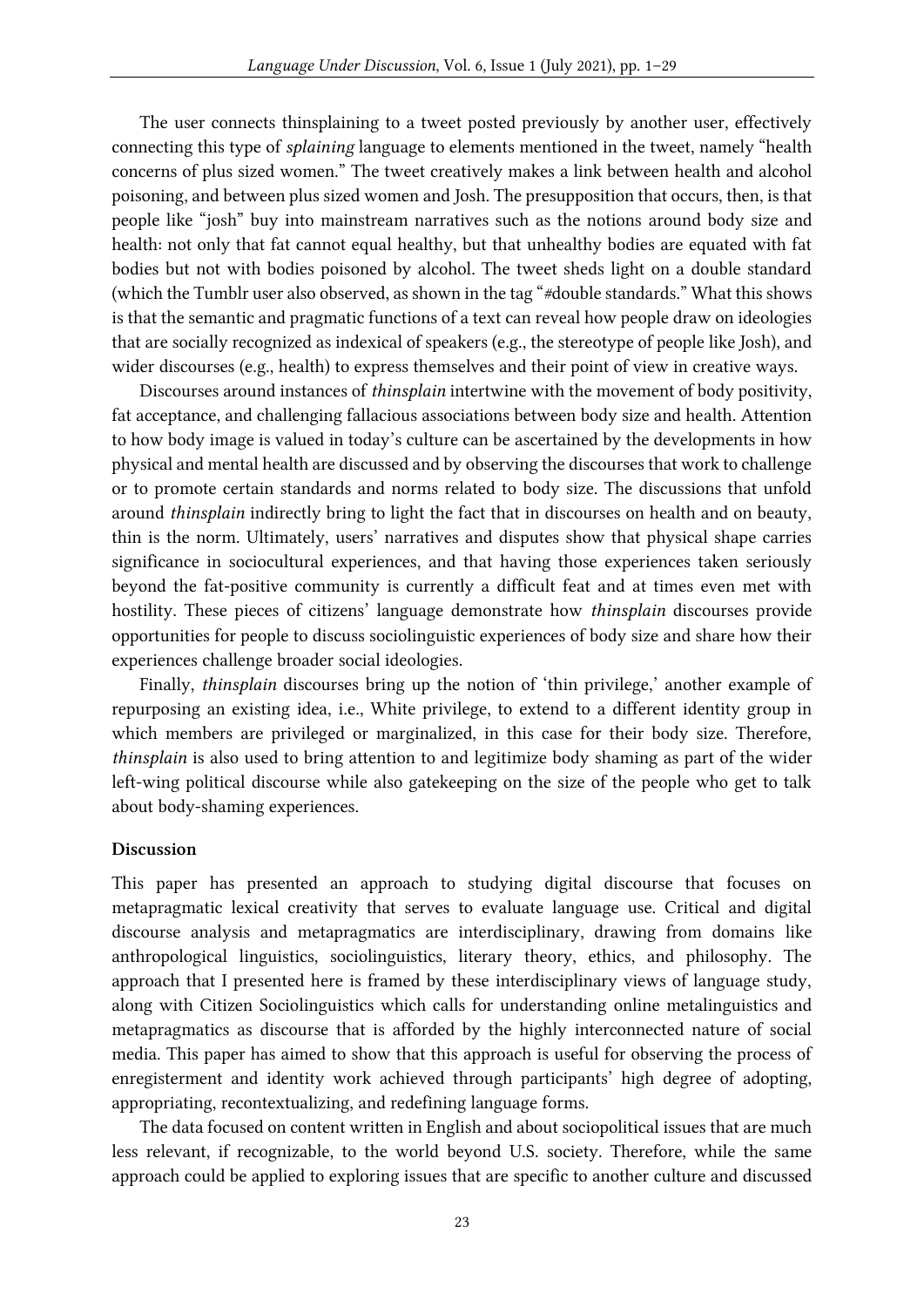in another language, this approach to sociolinguistic study is nonetheless limited. Some potential limitations include: differences in cultural perspectives and values on publicly discussing social issues; differences in accessibility to online community platforms; differences in how metapragmatics works in other languages; differences in processes of neology and wordplay in other languages with different structures and/or writing systems.

Studying metapragmatics in digital discourse is also significant in that it illuminates ideologies that connect and shape us, as well as wider implications of regulating one another's linguistic behavior. Language plays a crucial role in sustaining, repeating, and transmitting social practices and norms, and it can reveal how ideologies come in contact with and influence one another. The practice of metapragmatic neology – exemplified in this paper through the flexibility of the -*splain* affix – encompasses lexical playfulness, linguistic reflexiveness, and linguistic gatekeeping. Analyzing metapragmatic neology is effective in uncovering multiple perceptions underlying users' interpretations and performance of pragma-linguistic conventions, as well as their alignment to sociopolitical issues.

In uses of *splain* terms, these citizens' metapragmatic comments of what speech should or should not be allowed expose the role that language plays in practically any social issue. The metapragmatic disputes in and around uses of *splain* emphasize the power of language, not only as a tool for debates on social issues, but as a social action of languaging to be discussed in terms of what is appropriate to say by certain people, to certain people, and in certain contexts, as well as how it should or should not be said. Whitesplains on race-centered stories like that of Central Park Karen, tweets using *thinsplain*, and any other dialogue discussing elements of language in use can often transpire into discussions about the power of how we shape our language to progress or protect social values.

Additionally, neology and linguistic creativity is useful in micro-blogging platforms for making language noticeable in spaces like Twitter where user-generated content even on trending topics is ephemeral. Creative reflexive language often provides new ways to refer to and categorize what is going on in language, such as experiences shared by a social group or an annoyance or behavior that had been previously unnamed. Labeling it allows others to recognize it and eventually for a category of speaking to be widely recognized and discussed: e.g., identifying certain types of speakers ('Karens'); categorizing social practices ('shaming' language), and describing communicative dynamics (from a nonexpert to an expert, from a thin person to a fat person). Methodologically, focusing on metapragmatic neology essentially filters broader instances of public shaming of behaviors to specifically citizen sociolinguists' comments on language and language norms. If we want to understand how cultural values towards sociopolitical matters are constructed and how they evolve, attention to any individuals' viewpoints on the matter is just as important as how they are discussed by experts or academics or magazines.

When people speak metapragmatically about current events, they not only communicate viewpoints on the relevance, urgency, and legitimacy of the event; they also reflect – usually indirectly so – on wider issues, such as the relatability of that event to other, similar current or historical happenings and the role social media plays as a real influence on social ethics. These discourses often interlink with cultural presuppositions, becoming symbolic events through which people can discuss the nature of society more generally. As such, comments regarding Amy Cooper's words, for example, are not just one-time acts of criticizing a momentary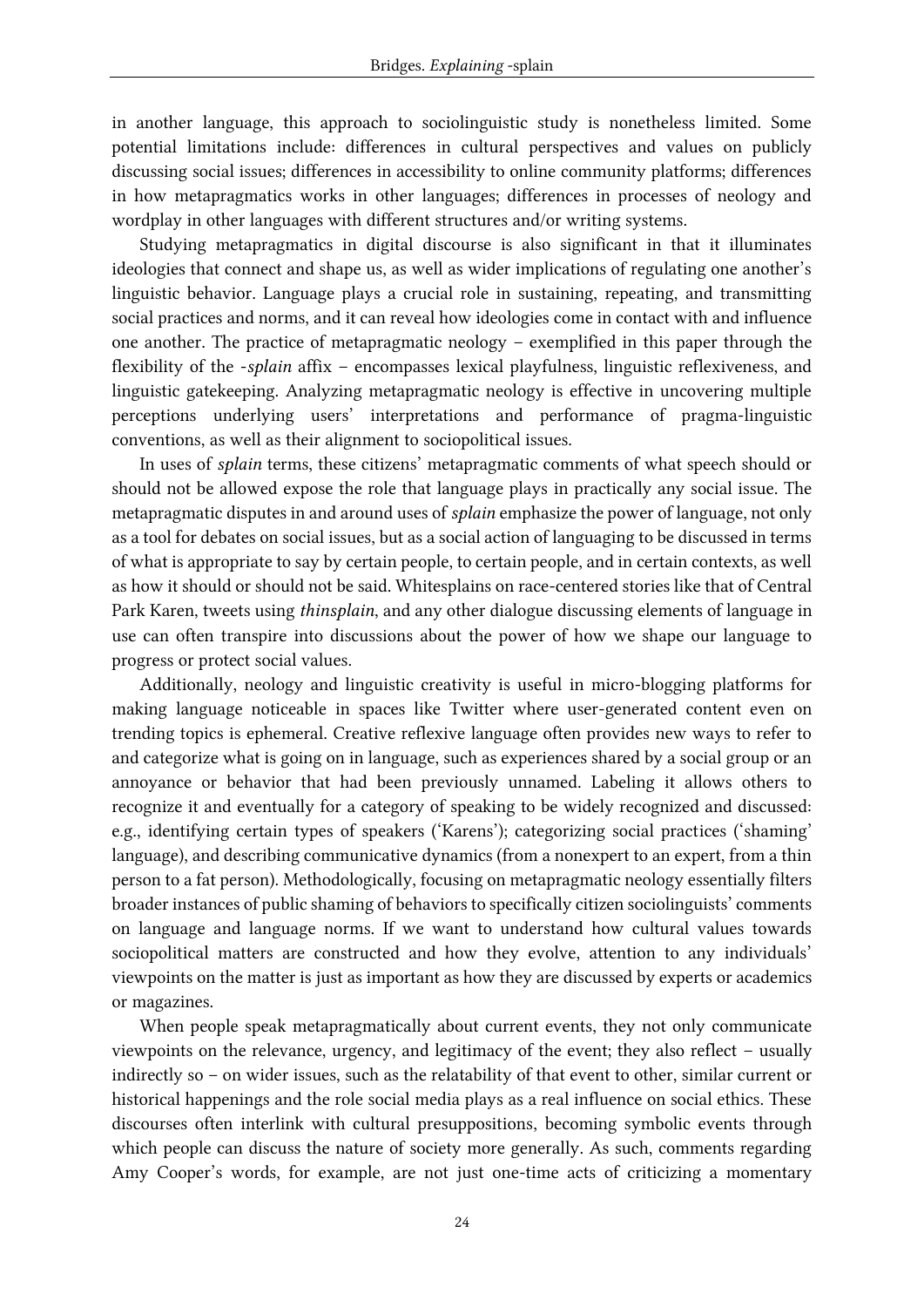exchange in the park; these micro-level experiences are understood through their connection with one another – with other texts drawing upon similar personal experiences, related historical events, and comparable recent viral social media videos. Individual texts thus fuse together to evince the veracity of macro-level issues – in this case, the endurance of racism. At the same time, individual comments are never just about the micro-level event or macro-level culture that they reference; users' evaluations of language in use are also always a performance through which citizens construct their identities through indexically positioning themselves in relation to others and the sociopolitical elements of the topic at hand.

These discourses indeed exist and can be studied without focusing on neologisms like *-splain* words, which some view as silly, worthless, unhelpful, or even contemptable. However, regardless of users' opinions about the words or the communication described therein, focusing on metapragmatic neology gives access to worthwhile linguistic data. These words problematize sociolinguistic imbalances and prompt users to consider the epistemic perspectives of their addressees, to reflexively discuss the appropriateness of their own and others' language, and to share stories that validate their beliefs. In turn, users' observations may invoke broader social tensions such as the existence of inequalities and unfamiliarity of others' experiences. When the words spark metapragmatic disputes, it leads us to where hot topics are unfolding; in other words, where sociolinguistic friction occurs is often the site of societal evolution.

What words like *mansplain, whitesplain* and *thinsplain* do to epistemics expands beyond the level of language and discourse. A fuller understanding must be broadened beyond discussion of *splains* as just words. Knowledge of language necessitates knowledge of the linguistic code as well as socially constructed symbolic values. Interactions provoked by *splain*s also actualize bodies, practices, and orderliness within specific sociopolitical positions. As these terms foreground aspects such as gender, body size, and skin color, they entwine language with speakers' biological features, and therefore bodies with speaker agency. Our biology and social experiences constitute our perception of the world, therefore our language cannot be understood as separate from our bodies, actions, intentions, and attitudes.

#### References

- Acevedo, N. (2020, May 23). GOP governor in North Dakota gives emotional plea against 'maskshaming.' *NBCnews.com.* Retrieved from: nbcnews.com/news/us-news/gop-governor-northdakota-gives-emotional-plea-against-mask-shaming-n1213801
- Agha, A. (2003). The social life of cultural value. *Language & Communication, 23,* 231-273.
- Agha, A. (2007). *Language and social relations.* Cambridge University Press.
- Al'Uqdah, S. N., Jenkins, K., & Ajaa, N. (2019). Empowering communities through social media. *Counselling Psychology Quarterly*, *32*(2), 137-149. DOI: 10.1080/09515070.2017.1407747
- Androutsopoulos, J. (2011). From variation to heteroglossia in the study of computer-mediated discourse. In C. Thurlow & K. Mroczek (Eds.), *Digital discourse: Language in the new media,* (pp. 277-298). Oxford: Oxford University Press.
- Androutsopoulos, J. (2014). Moments of sharing: Entextualization and linguistic repertoires in social networking. *Journal of Pragmatics*, *73*, 4-18[. https://doi.org/10.1016/j.pragma.2014.07.013](https://doi.org/10.1016/j.pragma.2014.07.013)
- Aslan, E., & Vásquez, C. (2018). Cash me ousside: A citizen sociolinguistic analysis of online metalinguistic commentary. *Journal of Sociolinguistics, 22* (4), 406-431.
- Bauman, R., & Briggs, C. L. (1990). Poetics and performances as critical perspectives on language and social life. *Annual review of Anthropology*, *19*(1), 59-88.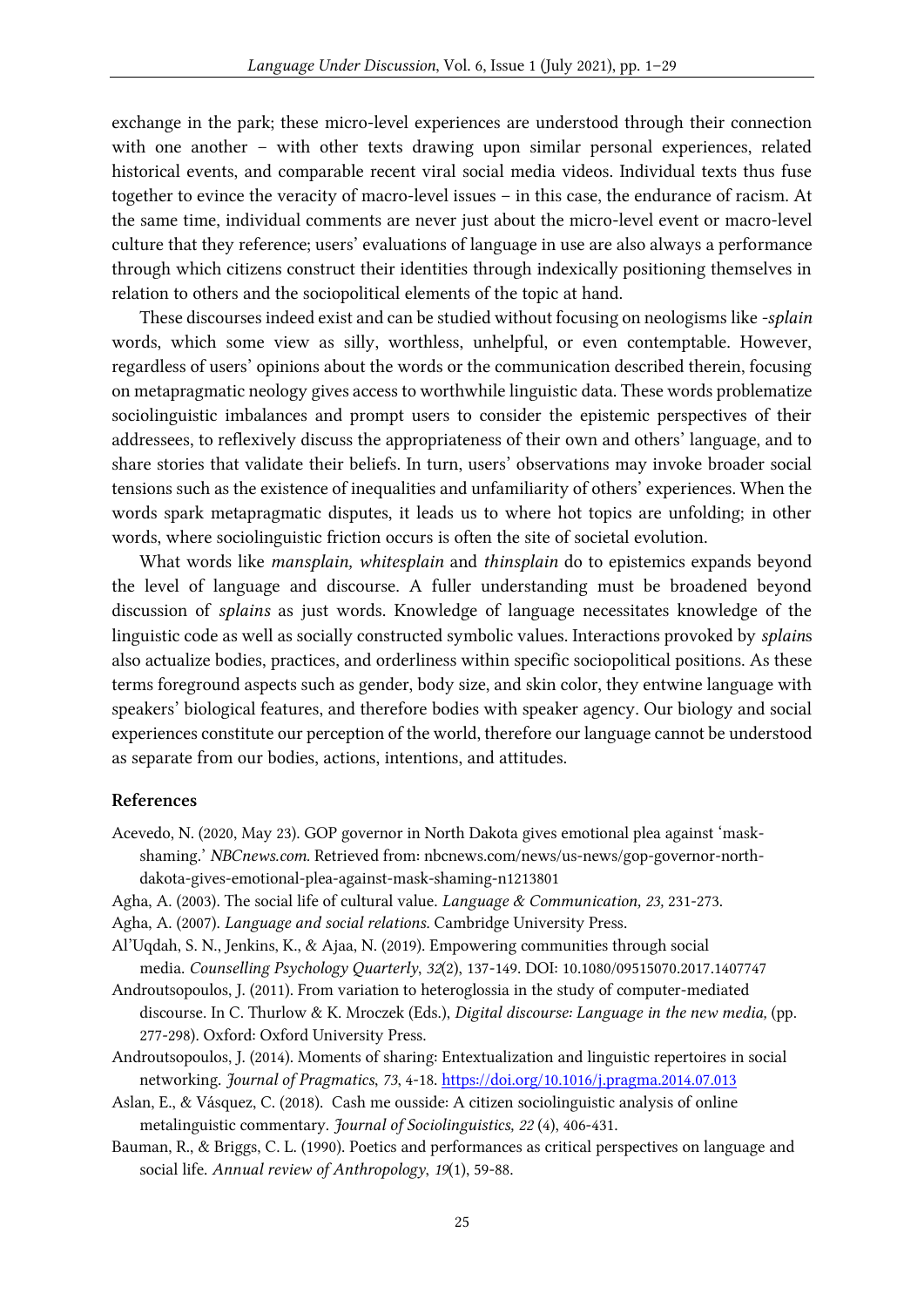- Bennett, W. L. (2012). The personalization of politics: Political identity, social media, and changing patterns of participation. *The annals of the American academy of political and social science*, *644*(1), 20-39.
- Bennett, J. (2015, January 14). How not to be 'manterrupted' in meetings. *Time.* Retrieved from: [http://time.com/3666135/sheryl-sandberg-talking-while-female-manterruptions/](about:blank)
- Bennett, B. & Mooney, K. (2017, March 11). A sketch for the women (S42, E16) [Tv series episode]. In L. Michael's (Executive Producer), *Saturday Night Live.* NBC. [https://www.nbc.com/saturday-night](about:blank)[live/video/a-sketch-for-the-women/3483880](about:blank)
- Blevins, J. L., Lee, J. J., McCabe, E. E., & Edgerton, E. (2019). Tweeting for social justice in #Ferguson: Affective discourse in Twitter hashtags. *New Media & Society*, *21*(7), 1636-1653.
- Bouvier, G. (2020). Racist call-outs and cancel culture on Twitter: The limitations of the platform's ability to define issues of social justice. *Discourse, Context & Media*, *38*, 1-11.
- Bridges, J. (2017). Gendering metapragmatics in online discourse: 'Mansplaining man gonna mansplain…'. *Discourse, Context & Media, 20*, 94-102.
- Bridges, J. (2019). [X]splaining gender, race, class, and body: Metapragmatic disputes of linguistic [authority and ideologies on Twitter, Reddit, and Tumblr.](about:blank) PhD Dissertation. University of South Florida.
- Bridges, J. & Vásquez, C. (under review). Morality, metapragmatics and race: Discussions about *whitesplain* on social media. In M. Haugh & R. Márquez Reiter (Eds.), *The (micro-) politics of morality: The discursive construction of morality in (inter)action.* Oxford University Press.
- Cameron, D. (2004). Out of the bottle: The social life of metalanguage. In A. Jaworski, N. Coupland, and D. Galasinki, (Eds.), *Metalanguage: Social and ideological perspectives* (Vol. 11), (pp. 311-324). Walter de Gruyter.
- China, A. S. (2020). Racialization and gender in Tumblr: Beyoncé as a raciolinguistic semiotic resource. *International Journal of the Sociology of Language*, *2020*(265), 81-105.
- Cutler, C. (2019). Metapragmatic comments and orthographic performances of a New York accent on YouTube. *World Englishes, 39,* (36-53).<https://doi.org/10.1111/weng.12444>
- Dular, N. (2021). Mansplaining as epistemic injustice. *Feminist Philosophy Quarterly*, *7*(1), 1-24.
- Fang, I. E. (2008). Alphabet to Internet: Mediated communication in our lives. Rada Press.
- Farzan, A. (2018, Nov. 6). 'Vote shaming' messages are everywhere, and people are getting annoyed. *Washington Post.* Retrieved from: [https://www.washingtonpost.com/nation/2018/11/06/vote](about:blank)[shaming-messages-are-everywhere-people-are-getting-annoyed/](about:blank)
- Fricker, M. (2007). *Epistemic injustice: Power and the ethics of knowing*. Oxford University Press.
- Garcés-Conejos Blitvich, P. (in press). 'Getting into the mob': A netnographic, case-study approach to online public shaming. In M. Johansson et al. (Eds.), *Analysing Digital Discourse: Practices of Convergence and Controversy.* London: Palgrave Mcmillan.
- Gillett, R. (2016, Sept. 16). White House staffers started using this clever tactic to put an end to 'manterrupting.' *Business Insider.* Retrieved from: [https://www.businessinsider.com/white-house](https://www.businessinsider.com/white-house-staffers-use-this-clever-tactic-to-end-manterrupting-2016-9)[staffers-use-this-clever-tactic-to-end-manterrupting-2016-9](https://www.businessinsider.com/white-house-staffers-use-this-clever-tactic-to-end-manterrupting-2016-9)
- Gleason, B. (2016). Teens' participatory play: Digital media learning through civic engagement. In *Education and social media: Toward a digital future,* (pp. 231-238). Education Publications. DOI: https://lib.dr.iastate.edu/edu\_pubs/103
- Groucutt, C., Vochozka, M., Kral, P., & Sroka, W. (2018). The #metoo social media campaign, sexualized forms of male control, and the failure of current law to curb gendered harassment and misconduct in the workplace. *Contemporary Readings in Law and Social Justice*, *10*(2), 85-91.
- Hepburn, N. (2019, Nov. 4). Man tries to explain why catcalling is OK, things get awkward. *TheLoop.com.* Retrieved from: [https://www.theloop.ca/this-is-your-face-on-mansplaining/](about:blank)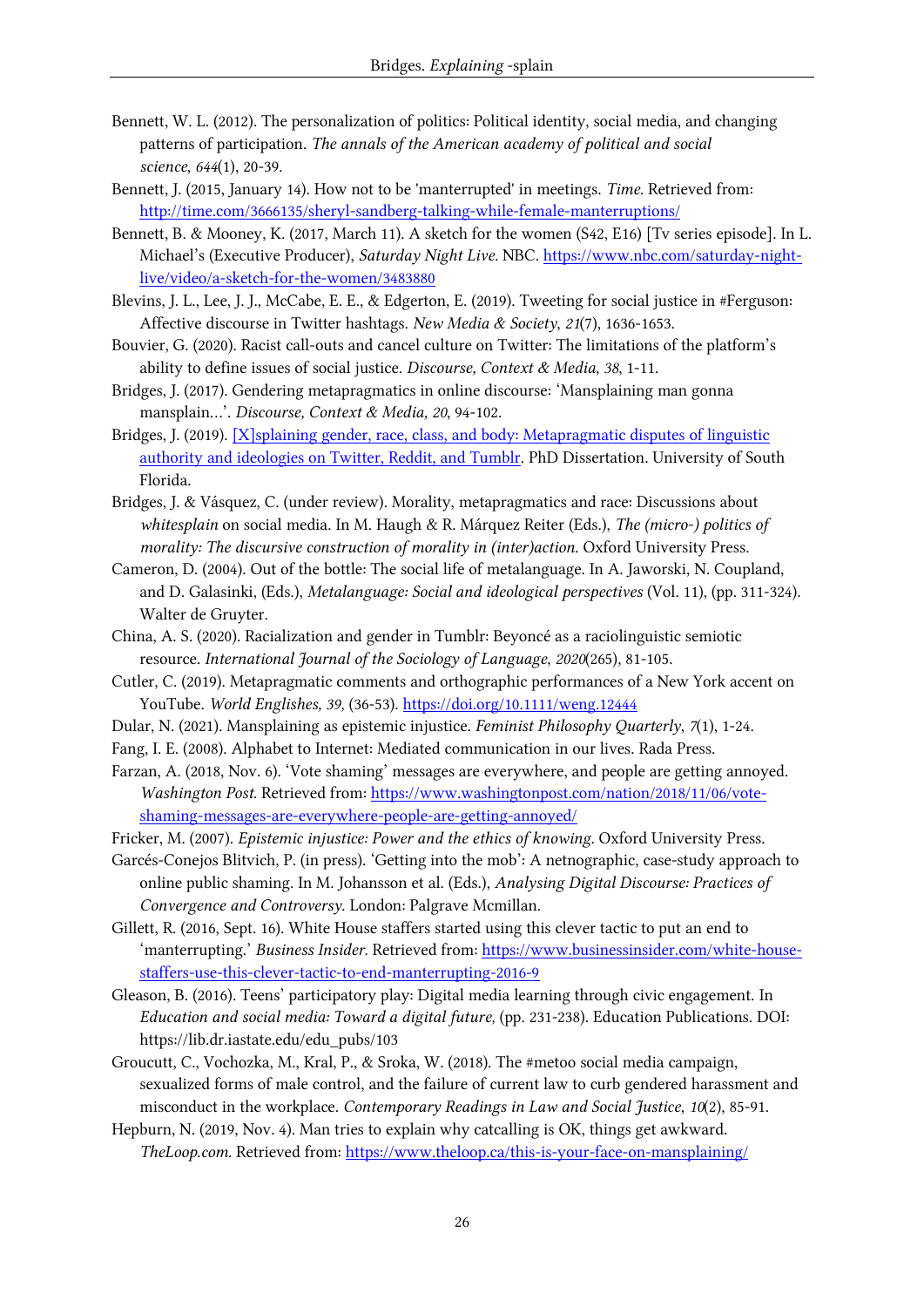- Heyd, T. (2014). Doing race and ethnicity in a digital community: Lexical labels and narratives of belonging in a Nigerian web forum. *Discourse, Context and Media, 4*(5), 38-47. DOI: 10.1016.jdcm.2013.11.002
- Howell, J., Skoczylas, M., & DeVaughn, S. (2019). Living while Black. *Contexts*, *18*(2), 68-69. https:/[/doi.org/10.1177/1536504219854724](https://doi.org/10.1177%2F1536504219854724)
- Iedema, R. (2003). Multimodality, resemiotization: Extending the analysis of discourse as multisemiotic practice. *Visual communication*, *2*(1), 29-57. doi:10.1177/1470357203002001751
- Jane, E. A. (2017). Feminist digilante responses to a slut-shaming on Facebook. *Social Media+ Society*, *3*(2). doi:2056305117705996.
- Johnstone, B., Andrus, J., & Danielson, A. E. (2006). Mobility, indexicality, and the enregisterment of 'Pittsburghese'. *Journal of English linguistics*, *34*(2), 77-104.
- Jones, R. (2016). *Spoken discourse.* London: Bloomsbury.
- Jones, R. H., Chik, A., & Hafner, C. A. (2015). Introduction: Discourse analysis and digital practices. In R. H. Jones, A. Chik & C. A. Hafner (Eds.), *Discourse and digital practices: Doing discourse analysis in the digital age* (pp. 1-17). New York, NY: Routledge
- Kailani, N., & Slama, M. (2020). Accelerating Islamic charities in Indonesia: Zakat, sedekah and the immediacy of social media. *South East Asia Research*, *28*(1), 70-86. DOI: 10.1080/0967828X.2019. 1691939
- Khan, S. (2016, February 13). Manspreading is an important feminist issue, not just bad social etiquette. *Gender Focus.* Retrieved from: [www.gender-focus.com/2016/02/13/manspreading/](about:blank)
- Kytölä, S. (2017). 'Are they singing the national anthem?': Football followers' responses to the ethnic diversification of Finland men's national football team. In S. Leppänen, E. Westinen, and S. Kytölä (Eds.), *Social media discourse, (dis)identifications and diversities* (pp. 62-93). New York: Routledge.
- Kytölä, S., & Westinen, E. (2015). 'I be da reel gansta'—A Finnish footballer's Twitter writing and metapragmatic evaluations of authenticity. *Discourse, Context & Media*, *8*, 6-19.
- Leppänen, S., Westinen, E., and Kytölä, S. (2017). *Social media discourse, (dis)identifications and diversities.* New York: Routledge.
- Lewis, H. (2014, July 4). The essay that launched the term 'mansplaining'. *The New Republic*. Retrieved from: [https://newrepublic.com/article/118555/rebecca-solnits-men-explain-things-me-scourge](https://newrepublic.com/article/118555/rebecca-solnits-men-explain-things-me-scourge-mansplaining)[mansplaining](https://newrepublic.com/article/118555/rebecca-solnits-men-explain-things-me-scourge-mansplaining)
- Litwin, A. (2017, July 3). Equal air time for women: Eliminating the male-pattern rudeness of manterrupting, mansplaining, and manalogues. *AnneLitwin.com.* Retrieved from: [http://annelitwin.com/equal-air-time-women-eliminate-male-pattern-rudeness-manterrupting](about:blank)[mansplaining-manologues/](about:blank)
- Lucy, J. A. (1993). Reflexive language and the human disciplines. In J. A. Lucy (Ed.), *Reflexive language: Reported speech and metapragmatics,* (pp. 9-32). Cambridge: Cambridge University Press.
- Lutzky, U., & Lawson, R. (2019). Gender politics and discourses of #mansplaining, #manspreading, and #manterruption on Twitter. *Social Media + Society*. [https://doi.org/10.1177/2056305119861807](about:blank)
- Marwick, A., & Boyd, D. (2011). I tweet honestly, I tweet passionately: Twitter users, context collapse, and the imagined audience. *New Media & Society, 13*(1), 114-133.
- Maslin Nir, S. (2020, May 27). The bird watcher, that incident and his feelings on the woman's fate. *The New York Times.* Retrieved from: [https://www.nytimes.com/2020/05/27/nyregion/amy-cooper](about:blank)[christian-central-park-video.html](about:blank)
- Mayor, B. & Allington, D. (2012). Talking in English. In D. Allington & B. Mayor (Eds.), *Communicating in English: Talk, text, technology,* (pp. 307-335). Abingdon: Routledge.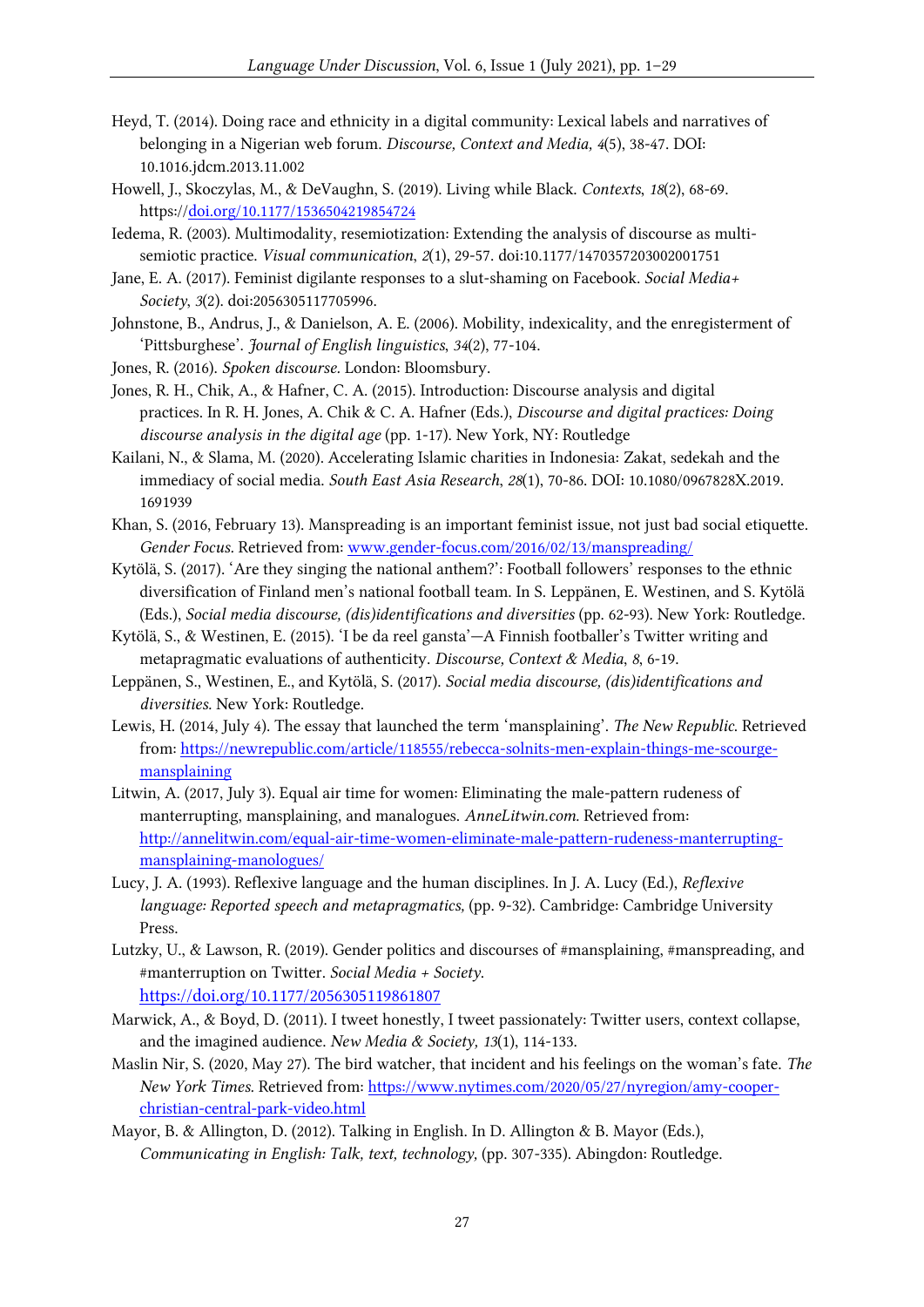- McCarthy, K. (2020, July 7). Another anti-immigrant rant goes viral in America and this time it's by a British, er, immigrant tech CEO. *The Register*. Retrieved from:
	- https://www.theregister.com/2020/07/07/tech\_ceo\_michael\_lofthouse\_racist\_rant/
- Milbrandt, T. (2017). Caught on camera, posted online: Mediated moralities, visual politics and the case of urban 'drought-shaming'. *Visual Studies*, *32*(1), 3-23.
- Moore, R. (2019). 'Context collapse' on a small island: Using Goffman's dissertation fieldwork to think about online communication. *Language, Culture and Society*, *1*(2), pp. 267-285.
- Nash, M., & Warin, M. (2017). Squeezed between identity politics and intersectionality: A critique of 'thin privilege' in Fat Studies. *Feminist Theory, 18*(1), 69-87.
- O'Neill, N. (2020, July 24). Passengers cheer as 'Karen' is kicked off flight for refusing to wear mask. *New York Post.*
- Ott, B. L. (2017). The age of Twitter: Donald J. Trump and the politics of debasement. *Critical Studies in Media Communication*, *34*(1), 59-68.

doi: https://doi.org/10.1080/15295036.2016.1266686

- Page, R. (2012). The linguistics of self-branding and micro-celebrity in twitter: The role of hashtags. *Discourse & Communication, 6*(2), 181-201. doi: <http://dx.doi.org/10.1177/1750481312437441>
- Peters, M. (2010, Sept. 29). It's a man's word: A linguistic fix for fears of unmanliness. *The Daily Good.*  Retrieved from: https://www.good.is/articles/it-s-a-man-s-word-a-linguistic-fix-for-fears-ofunmanliness
- Reyes, A. (2011). 'Racist!': Metapragmatic regimentation of racist discourse by Asian American youth. *Discourse & Society*, *22*(4), 458-473. <https://doi.org/10.1177/0957926510395836>
- Robbins, L. (2018, May 16). Man threatens Spanish-speaking workers: 'My next call will be to ICE.' *New York Times*. Retrieved from: [https://www.nytimes.com/2018/05/16/nyregion/man-threatens](about:blank)[spanish-language-video.html](about:blank)
- Rymes, B., & Leone, A. (2014). Citizen sociolinguistics: A new media methodology for understanding language and social life. *Working Papers in Educational Linguistics (WPEL)*, *29*(2). Retrieved from [http://repository.upenn.edu/wpel/vol29/iss2/4](about:blank)
- Rymes, B., Aneja, G., Leone-Pizzighella, A., Lewis, M., & Moore, R. (2017). Citizen sociolinguistics: A new media methodology for understanding language and social life. In A. De Fina, D. Ikizoglu, & J. Wegner (Eds.), *Diversity and super-diversity: Sociocultural linguistics perspectives* (pp. 151-170). Washington, DC: Georgetown University Press.
- Silverstein, M. (1993). Metapragmatic discourse and metapragmatic function. In J. A. Lucy (Ed.), *Reflexive language: reported speech and metapragmatics,* (pp. 33-58). Cambridge: Cambridge University Press.
- Silverstein, M. (2003). Indexical order and the dialectics of sociolinguistic life. *Language & Communication*, *23*(3), 193-229.
- Small, J., & Harris, C. (2019). 'THEY DID WHAT?' Air travel passenger-shaming representations on Facebook and Instagram. *Critical Tourism Studies Proceedings, 2019(1),* 19.
- Solnit, R. (2008, April 13). Men explain things to me; Facts didn't get in their way. *TomDispatch.*  https://www.commondreams.org/views/2008/04/13/men-explain-things-me-facts-didnt-get-theirway
- Stæhr, A. (2015). Reflexivity in Facebook interaction: Enregisterment across written and spoken language practices. *Discourse, Context & Media*, *8*, 30-45.
- Tagg, C. (2015). *Exploring digital communication: Language in action*. London, UK: Routledge, Taylor & Francis Group.